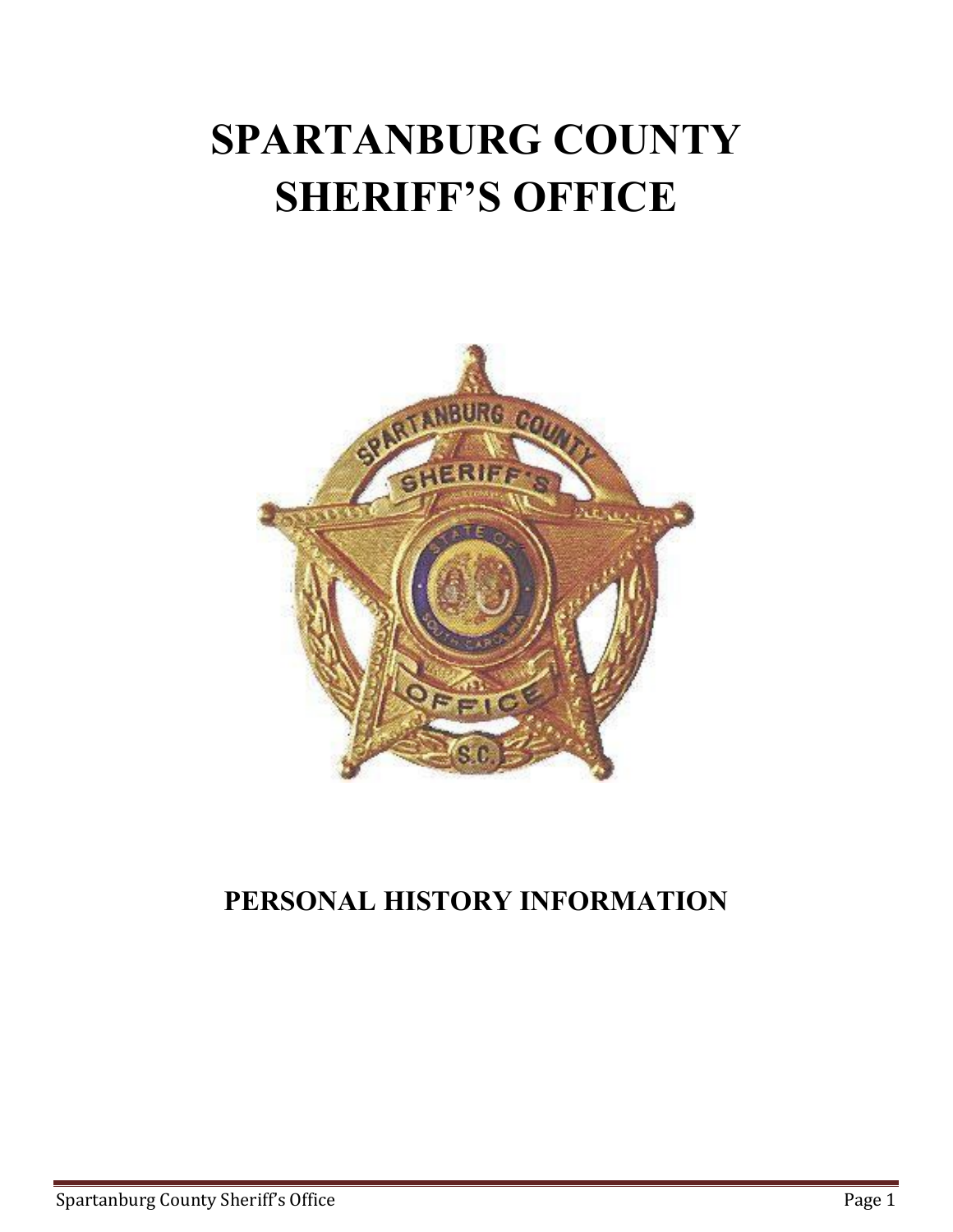## **PERSONAL HISTORY STATEMENT INSTRUCTIONS**

Employees are exposed to confidential and law enforcement information. A thorough background investigation is required to properly evaluate the suitability of applicants for employment with this office. Although it is an achievement to reach the background phase of the hiring process, this is still a competitive process and does not in any way, guarantee selection.

These instructions are provided as a guide to assist you in properly completing your Personal History Statement. **It is essential that the information is accurate in all respects so please read all instructions carefully before proceeding.** The Personal History Statement will be used for the basis for a background investigation that will determine your eligibility for becoming an employee.

- 1) Your application must be printed legibly in **BLACK INK** by the applicant or typed. Answer all questions truthfully and accurately.
- 2) If a question is not applicable to you enter **N/A** in the space provided.
- 3) Avoid errors by reading the directions carefully before making any entries on the form. Be sure your information is accurate and in the proper sequence before you sign.
- 4) You are responsible for obtaining correct and full addresses. If you are not sure of an address, personally verify it before making that entry on this history statement. Errors will not be viewed favorably. **ALL ADDRESSES MUST BE COMPLETE WITH ZIP CODES.**
- 5) If you need additional space for your answers, attach an additional sheet or sheets as needed. Be sure to indicate what question number and page this refers to.
- 6) An accurate and complete form will help expedite your investigation. **Omissions and falsifications will result in disqualifications.**
- 7) You are responsible for furnishing any changes and/or updating your application as needed, such as address changes or telephone changes in writing.
- 8) Any candidate submitting an incomplete application **WILL NOT BE CONSIDERED FOR EMPLOYMENT.** Your **application will be evaluated for completeness and neatness**.
- 9) **Any documents requested must be submitted with the application. (Photocopies are acceptable in most cases if legible)**
	- Copy of your birth certificate
	- Copy of High School Diploma or GED certificate
	- Copy of Social Security Card
	- Copy of Driver's License
	- Copy of your college transcripts, if applicable
	- Copy of all DD-214 or NGB-22, Member  $-4$ . Must possess an honorable discharge, if applicable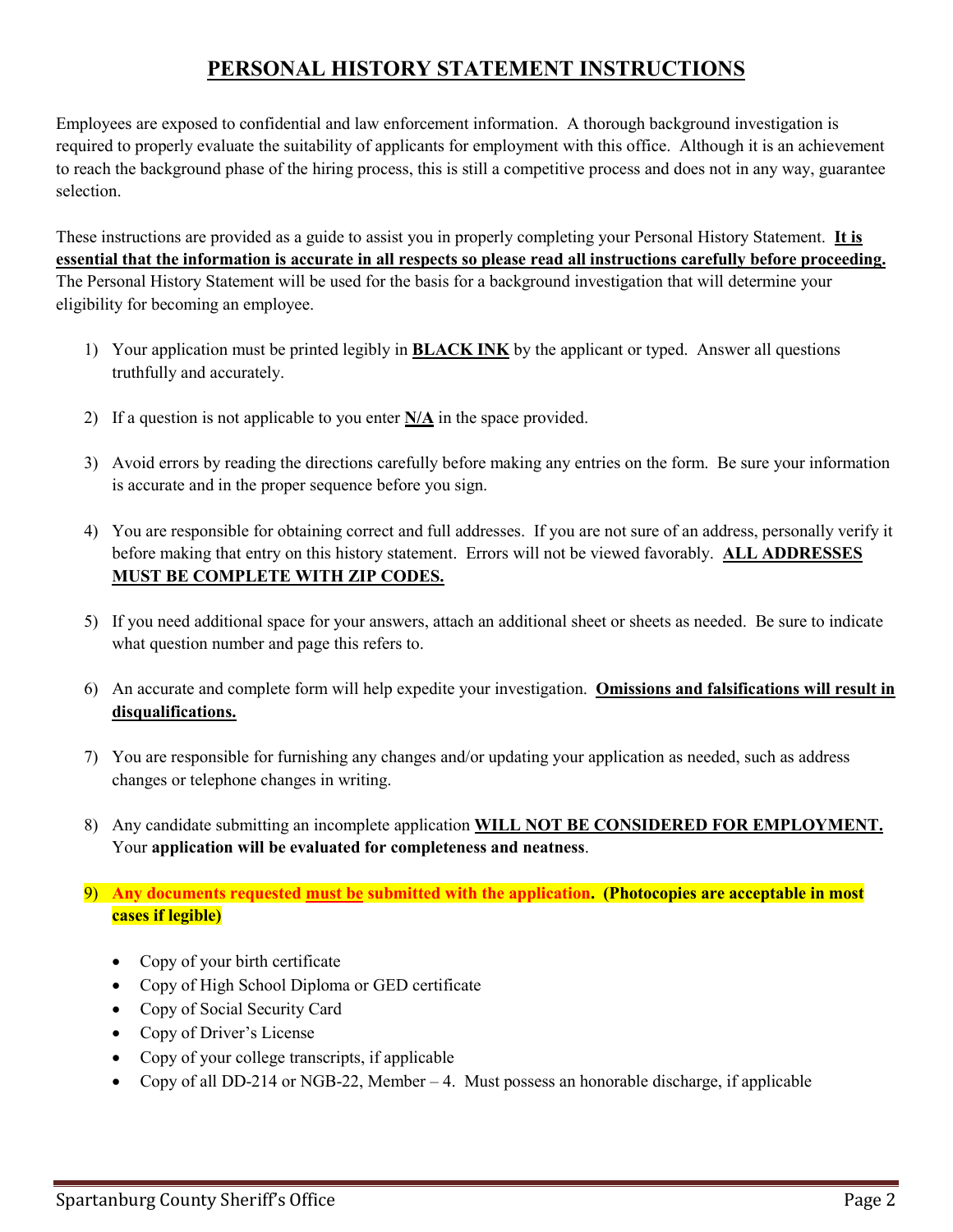- Certified copy of your Naturalization papers, if applicable
- Official Court copy of any court orders for expunged criminal records, if applicable
- Official Court copy of final disposition for any criminal charges, even if the case was dismissed, if applicable
- Current Certified 10 year South Carolina driving history (or other state as applicable)
- A full length current photograph of yourself, appropriately attired
- 10) If you have any questions, please contact our office, 864-503-4515.
- 11) When submitting the completed application with documents, please place the entire application in a folder or envelope.

#### **Applicant Qualification Section**

Before you begin to fill out this personal history statement, please ensure that you meet the following requirements. You must meet all of these requirements to be certified as a law enforcement officer in South Carolina.

| Initial: | I am a citizen of the United States of America                                                                                                              |
|----------|-------------------------------------------------------------------------------------------------------------------------------------------------------------|
|          | I have earned a high school diploma or GED                                                                                                                  |
|          | I am not less than 21 years of age                                                                                                                          |
|          | I have never been convicted of a Felony                                                                                                                     |
|          | I have never been convicted of any criminal offense that carries a sentence of a<br>year or more, nor of any criminal offense that involves moral turpitude |
|          | I have never been convicted of any crime of Domestic Violence (CDV)                                                                                         |

#### **DISQUALIFICATION**

There are very few automatic basis for rejection. Even issues of prior misconduct, employee terminations, and arrests are usually not, in and of themselves, automatically disqualifying. However, deliberate misstatements and omissions can and often will result in your application being rejected, regardless of the nature or reason for the misstatements/omissions. In fact, the number one reason individuals "fail" background investigations is because they deliberately without or misrepresent job-relevant information form their prospective employer.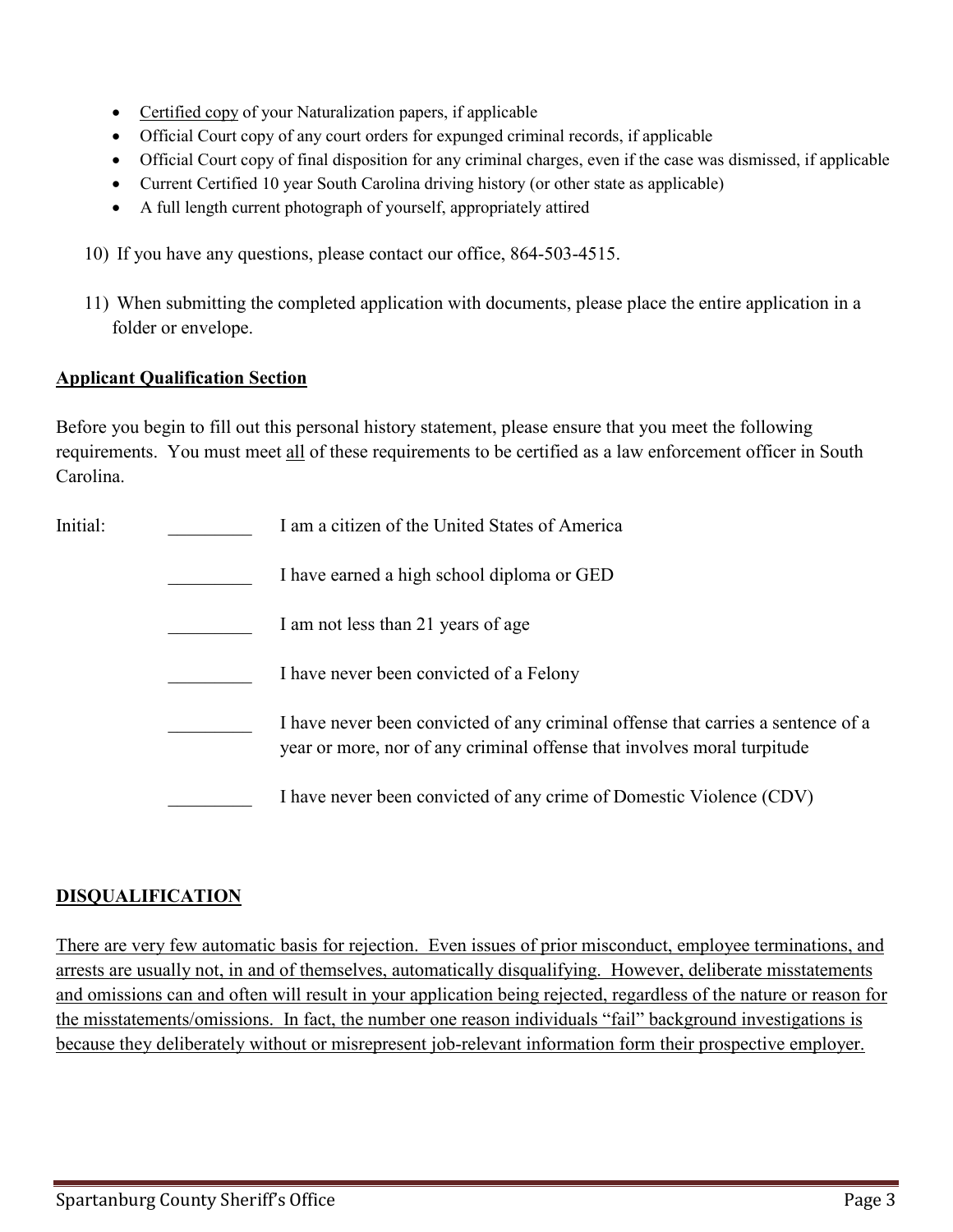#### APPLICATION ADDENDUM

#### SPARTANBURG COUNTY POSITIONS SUBJECT TO RANDOM DRUG TESTING AS OF AUGUST 14, 1995 OTHER COUNTY POSITIONS DEEMED AS SAFETY SENSITIVE WILL BE ADDED AS NECESSARY

IN ACCORDANCE WITH THE COUNTIES ALCOHOL AND DRUG ABUSE POLICY, **EMPLOYEES IN SENSITIVE JOBS WILL BE SUBJECT TO RANDOM TESTING**. SENSITIVE JOBS INCLUDE SAFETY SENSITIVE JOBS, EMPLOYEES ASSIGNED TO DRUG INTERDICTION DUTIES, EMPLOYEES WHO CARRY FIREARMS, AND HEAVY EQUIPMENT OPERATORS REQUIRED TO POSSES A COMMERCIAL DRIVERS LICENSE. THE COUNTY WILL MAINTAIN A LIST OF SUCH JOBS AND WILL NOTIFY DETENTION FACILITY, DEPARTMENTS WHERE EMPLOYEES ARE COMMISSIONED TO CARRY FIREARMS AND HEAVY EQUIPMENT OPERATORS REQUIRED TO POSSES A COMMERCIAL DRIVERS LICENSE.

SPARTANBURG COUNTY AND/OR THE SPARTANBURG COUNTY SHERIFF'S OFFICE RESERVES IT'S/HIS RIGHT TO PROMPTLY TERMINATE ANY EMPLOYEE IN A SAFETY SENSITIVE POSITION SUCH AS IN LAW ENFORCEMENT OR A COMMISSIONED COUNTY LAW ENFORCEMENT OFFICER, WHO REST POSITIVE FOR ALCOHOL OR DRUGS UNLESS SUCH DRUGS ARE BEING PRESCRIBED FOR SUCH EMPLOYEE PURSUANT TO A COURSE OF LEGITIMATE MEDICAL TREATMENT.

EMPLOYEES IN THE FOLLOWING DEPARTMENTS, EXCLUDING CLERICAL EMPLOYEES UNLESS OTHERWISE NOTIFIED, WILL BE REQUIRED TO PARTICIPATE IN SPARTANBURG COUNTY'S RANDOM DRUG SCREENING PROGRAM.

SHERIFF DIRECTOR DIRECTOR DIRECTOR DIRECTOR MAJOR ALL COMMISSIONED OFFICERS ASST DIRECTOR ADM ASST. OFFICER/SHERIFF **PRE-TRAIL DIVERSION** SHIFT SUPERVISORS **ALL COMMISSIONED OFFICERS** DIRECTOR ASST. SHIFT SUPERVISORS CONSTABLES SECRETARY TRAINING COORDINATOR

**SPARTANBURG COUNTY SOLID WASTE ENVIRONMENTAL SERVICES COMMISSIONED PERSONNEL** ALL MEO'S I-IV **ENGINEERING** ANIMAL CONTROL OFFICER THE SECOND OF STREAM II LITTER ENFORCEMENT OFFICER ALL MEO'S I - IV INVESTIGATORS (SOLICITORS) VEHICLE MAINT. DIRECTOR/ LAW ENFORCEMENT OFFICER **ROAD MAINTENANCE** AUTO SHOP MANAGER/LAW **FOREMAN II** ENFORCEMENT OFFICER ALL MEO'S I - IV SECURITY GUARD

#### **SHERIFF OFFICE DETENTION FACILITY COMMUNICATIONS**

COUNSELORS I, II, III TELE COMMUNICATORS **ENVIRONMENTAL SERVICES**/ TELEPHONE OPERATORS

#### **HEAVY EQUIPMENT OPERATORS INCLUDING THOSE REQUIRED TO POSSES COMMERCIAL DRIVERS LICENSE**

#### **I HAVE READ AND/OR BEEN EXPLAINED, AND I UNDERSTAND THE ABOVE STATEMENT AND LIST OF SPARTANBURG COUNTY POSITIONS SUBJECT TO RANDOM DRUG TESTING.**

 $\mathcal{L}_\text{max}$  , and the contribution of the contribution of the contribution of the contribution of the contribution of the contribution of the contribution of the contribution of the contribution of the contribution of t

**Applicant's Signature Date**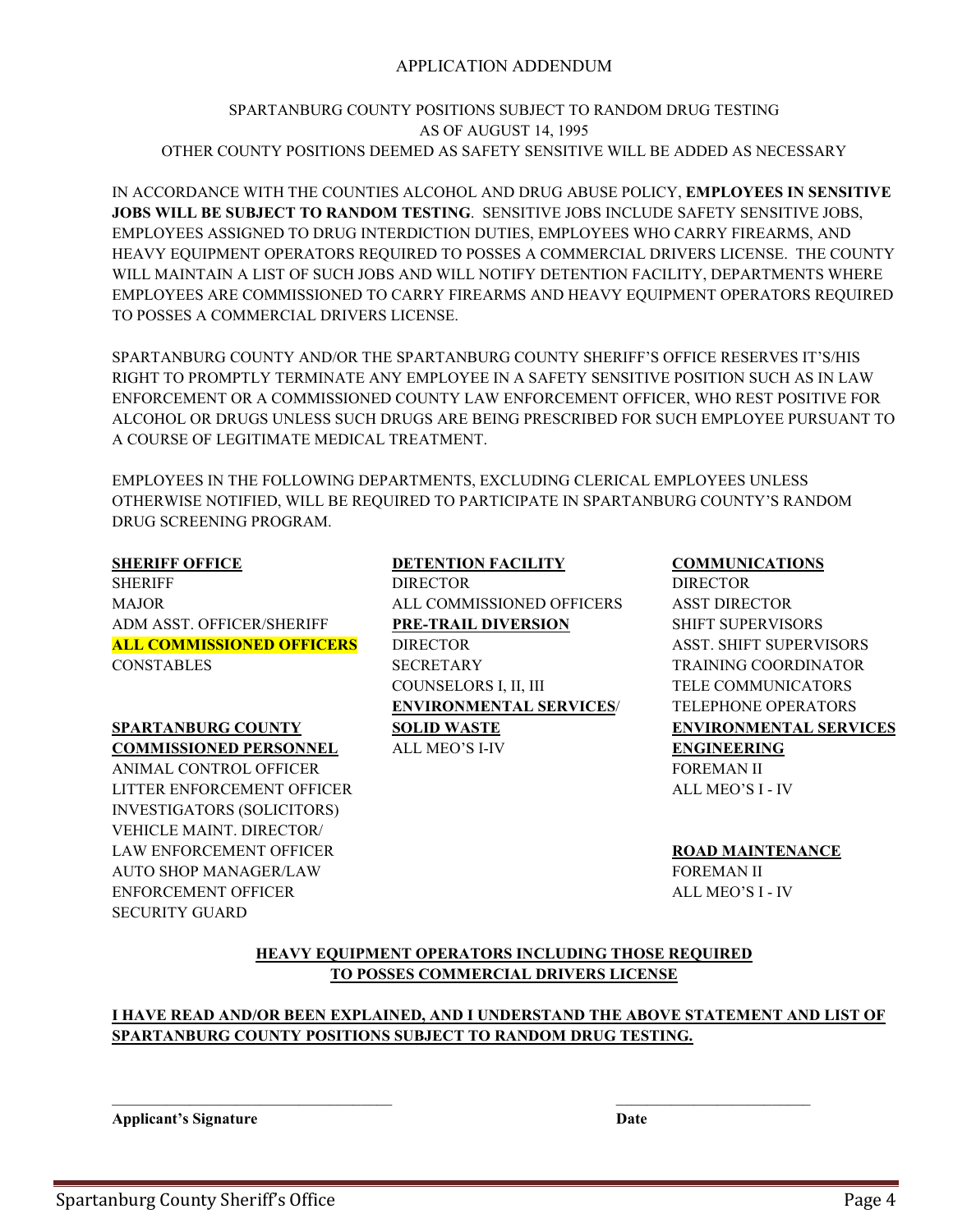# SPARTANBURG COUNTY SHERIFF'S OFFICE



CHUCK WRIGHT, SHERIFF

# **NCIC CERTIFICATION**

(This form to be used if you are currently NCIC certified)

Name:

SCCJA Academy ID #

Previous Employer: \_\_\_\_\_\_\_\_\_\_\_\_\_\_\_\_\_ ORI#: \_\_\_\_\_\_\_\_\_\_\_\_\_\_\_\_\_

Class: 8 hr \_\_\_\_\_ 16 hr \_\_\_\_ 40 hr \_\_\_\_ (Please initial the class that you took)

If you are currently NCIC certified, please enclose a copy of your NCIC Certification Certificate.

This information will be turned in to our TAC Officer.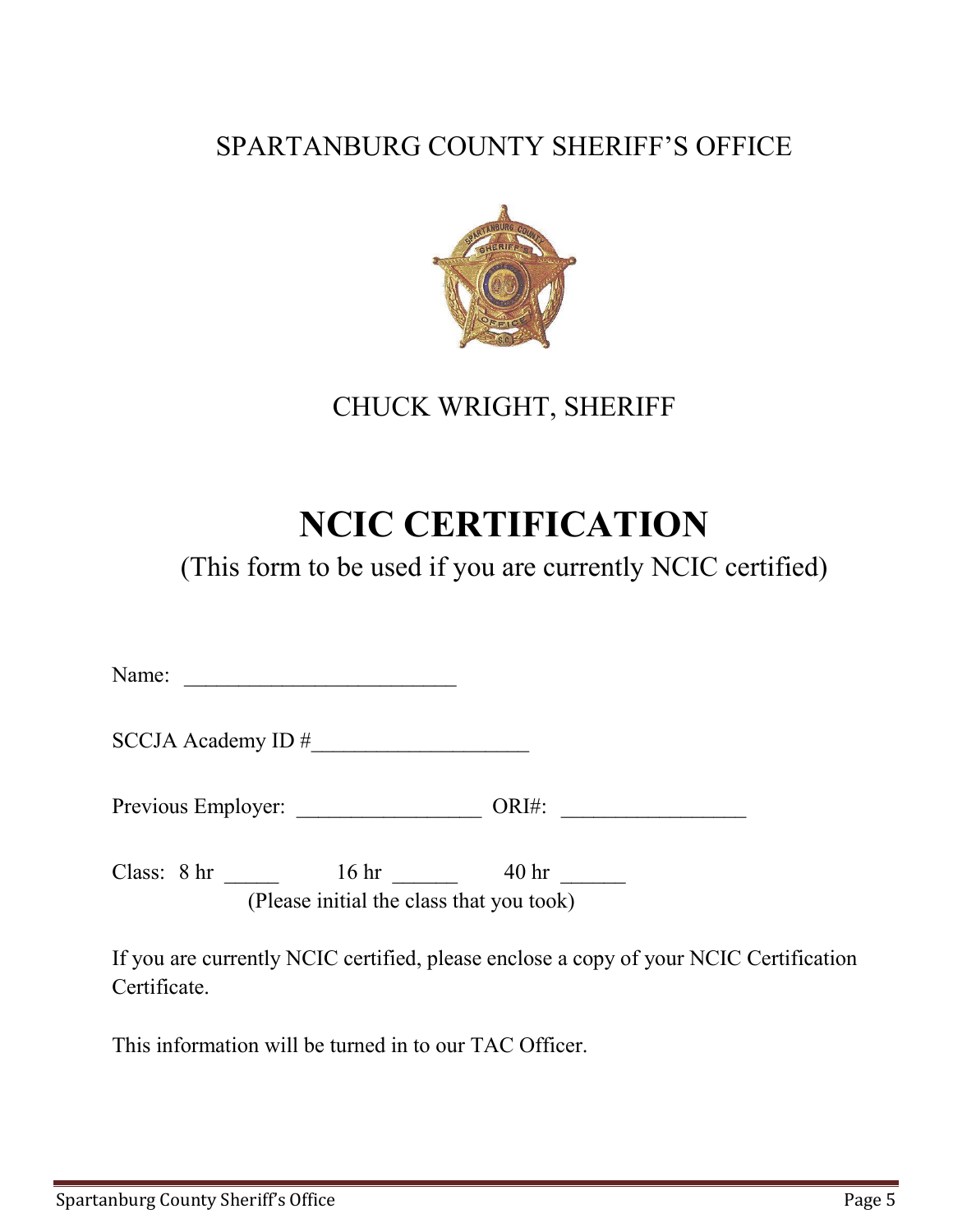#### **Authorization for Disclosure of Social Networking Information**

I, \_\_\_\_\_\_\_\_\_\_\_\_\_\_\_\_\_\_\_\_\_\_\_\_\_, give my permission for the Sheriff's Office Recruiting Division to have access to my personal social networking accounts. If my accounts are set to "private" I will log into the accounts in the presence of the Recruiting Officer and allow them to review the contents of the account(s). Access to the account(s) must be granted immediately upon request.

I understand that the information present on my personal social networking account(s) is part of my background investigation. Any information that is racist, sexist, or would bring discredit upon my candidacy for the position that I am applying for, may disqualify me from further consideration with the Sheriff's Office.

I understand that refusal to allow the Sheriff's Office Recruiting Division access to my personal social networking account(s) will disqualify me from further consideration for employment with the Sheriff's Office.

By signing this document, I am agreeing to provide the Sheriff's Office immediate access to my personal social networking account(s). Please initial which statement is correct.

| I do not have a social networking account                                         |
|-----------------------------------------------------------------------------------|
| I authorize the Sheriff's Office access to my social networking account(s)        |
| I do not authorize the Sheriff's Office access to my social networking account(s) |

 $\_$  , and the contribution of the contribution of  $\_$  . The contribution of  $\_$  , and  $\_$  ,  $\_$  ,  $\_$  ,  $\_$  ,  $\_$ 

 $\mathcal{L}_\text{max}$  , which is a set of the set of the set of the set of the set of the set of the set of the set of the set of the set of the set of the set of the set of the set of the set of the set of the set of the set of

 $\mathcal{L}_\text{max}$  , which is a set of the set of the set of the set of the set of the set of the set of the set of the set of the set of the set of the set of the set of the set of the set of the set of the set of the set of

 $\mathcal{L}_\text{max}$  , which is a set of the set of the set of the set of the set of the set of the set of the set of the set of the set of the set of the set of the set of the set of the set of the set of the set of the set of

**Applicant's Signature Date**

Sheriff's Office Recruiting Officer Date

Social Networking Account Name

Additional Social Networking Account Names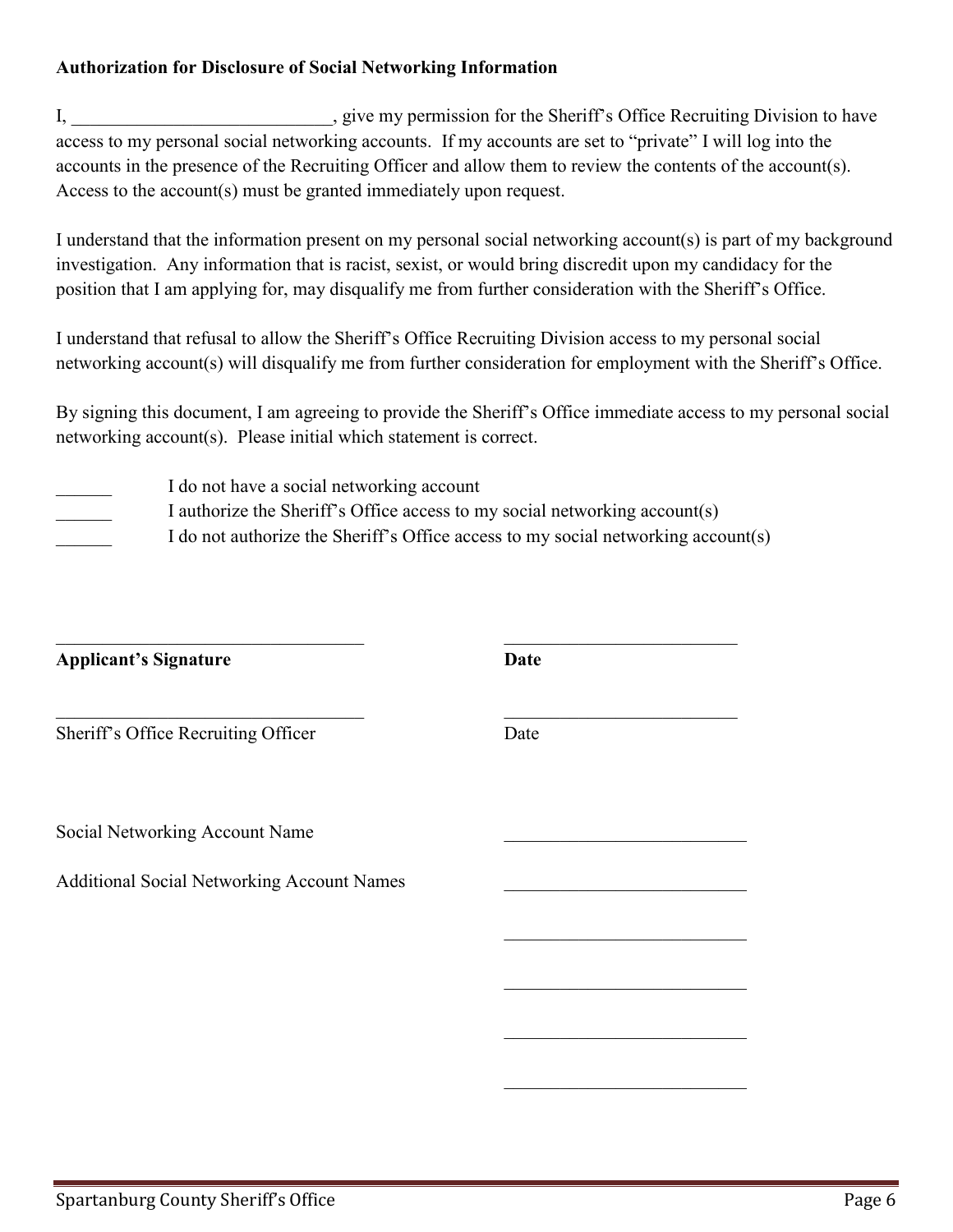#### **STATE OF SOUTH CAROLINA HOLD HARMLESS AGREEMENT COUNTY OF SPARTANBURG**

**KNOW ALL MEN BY THESE PRESENTS,** that the undersigned**,** for and in consideration of the exchange of mutual premises and covenants recited herin, for the purpose of being permitted to accompany and observe the operations of the Spartanburg County Sheriff's Office, the receipt and exchange whereof is hereby acknowledged, and for his/her heirs, executors and administrators, successors, and assigns, hold harmless the County of Spartanburg or any of its agents or employees, as to all other persons or organizations, both known or unknown, for all claims and demands, actions and causes of action, costs, damages, loss of use, loss of services, expenses, compensation, or any other thing whatsoever on account of, or in any way growing out of, injuries or damage resulting or to result from in the future an occurrence or accident which may take place, or any other matter attributable to the undersigned's observations, riding and contact with employees of the County of Spartanburg or otherwise.

 I further warrant that no promise or inducement, not herein expressed, has been made to us; that in executing this agreement, we are not relying upon any statement or representation made my any person released or their agents, representatives or other officials concerning the nature, extent or duration of potential loses or damages or any legal liability thereof.

 I am of full age, legally competent and duly authorized to execute this agreement and that before signing and sealing this agreement, I have fully informed myself of the contents and meaning and have so executed it with full knowledge thereof.

 The execution of this *HOLD HARMLESS AGREEMENT* is in no way an admission of liability on the part of the County of Spartanburg or any of its agencies.

The undersigned agrees that this agreement contains the entire agreement between the parties hereto, and that the terms hereof are contractual and not a mere recital.

Signed this \_\_\_\_\_\_\_\_\_\_\_\_\_ day of \_\_\_\_\_\_\_\_\_, 20

 $\mathcal{L}_\mathcal{L}$  , which is a set of the set of the set of the set of the set of the set of the set of the set of the set of the set of the set of the set of the set of the set of the set of the set of the set of the set of

#### **PRINT NAME OF PARTICIPANT**

#### **SIGNATURE OF PARTICIPANT**

WITNESS:

SPARTANBURG COUNTY SHERIFF'S OFFICE

 $\overline{\mathcal{L}}$  , and the contribution of the contribution of the contribution of the contribution of the contribution of the contribution of the contribution of the contribution of the contribution of the contribution of the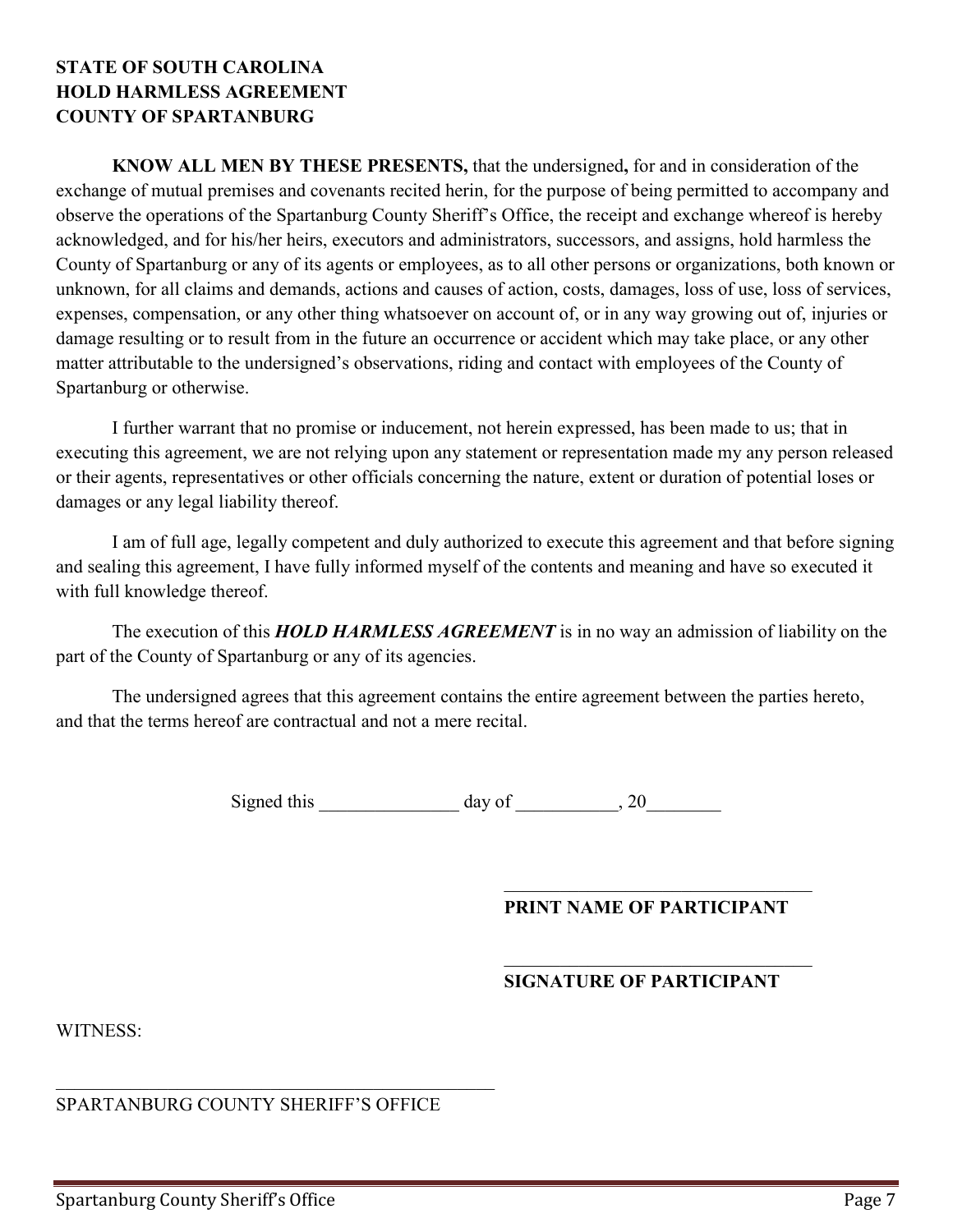# **SPARTANBURG COUNTY SHERIFF'S OFFICE**



### **CHUCK WRIGHT, SHERIFF**

#### **AUTHORITY TO RELEASE INFORMATION To Whom It May Concern:**

I HEREBY authorize any officer or other authorized representative of the Spartanburg County Sheriff's Office bearing this release, or a copy thereof, within one year of its date, to obtain any information in your files pertaining to my employment, military service, educational history (including, but no limited to, academic, achievement, attendance, athletic, personal history, and disciplinary records), medical history and condition, credit (including credit card and payment records), and law enforcement records (including, but not limited to, any record of charge, prosecution or conviction for criminal or civil offenses).

I HEREBY direct you to release such information upon request to the bearer. This release is executed with full knowledge and understanding that the information is for official use of the Spartanburg County Sheriff's Office. Consent is granted for the Spartanburg County Sheriff's Office to furnish such information as is described above to third parties in the course of fulfilling its official responsibilities.

I HEREBY release you as the custodian of such records, and any school, college, university or other educational institution, hospital or other repository of medical records, credit bureau, lending institution, consumer reporting agency, retail business establishment, law enforcement agency, or other criminal justice agency, including its officers, employees or related personnel, both individually and collectively, from any and all liability for damages of whatever kind, which may at any time result to me, my heirs, family or associates because of compliance with this authorization and request to release information, or any attempt to comply with it. I am furnishing my social security account number on a voluntary basis with the understanding such is not required by any statue or regulation. I have been advised that the Spartanburg County Sheriff's Office will utilize this number only to facilitate the location of employment, military, credit and educational records concerning me in the connection with this application. Should there be any question as to the validity of this release, you may contact me as indicated below.

|  |                                     | Include maiden and any other previously used names |                                                                                                                             |  |
|--|-------------------------------------|----------------------------------------------------|-----------------------------------------------------------------------------------------------------------------------------|--|
|  |                                     | Include maiden and any other previously used names |                                                                                                                             |  |
|  |                                     |                                                    |                                                                                                                             |  |
|  |                                     |                                                    | Date of Birth: $\frac{1}{\sqrt{2\pi}}$ / $\frac{1}{\sqrt{2\pi}}$ Race: $\frac{1}{\sqrt{2\pi}}$ Sex: $\frac{1}{\sqrt{2\pi}}$ |  |
|  |                                     |                                                    |                                                                                                                             |  |
|  |                                     |                                                    |                                                                                                                             |  |
|  |                                     |                                                    |                                                                                                                             |  |
|  | Spartanburg County Sheriff's Office |                                                    |                                                                                                                             |  |
|  |                                     |                                                    |                                                                                                                             |  |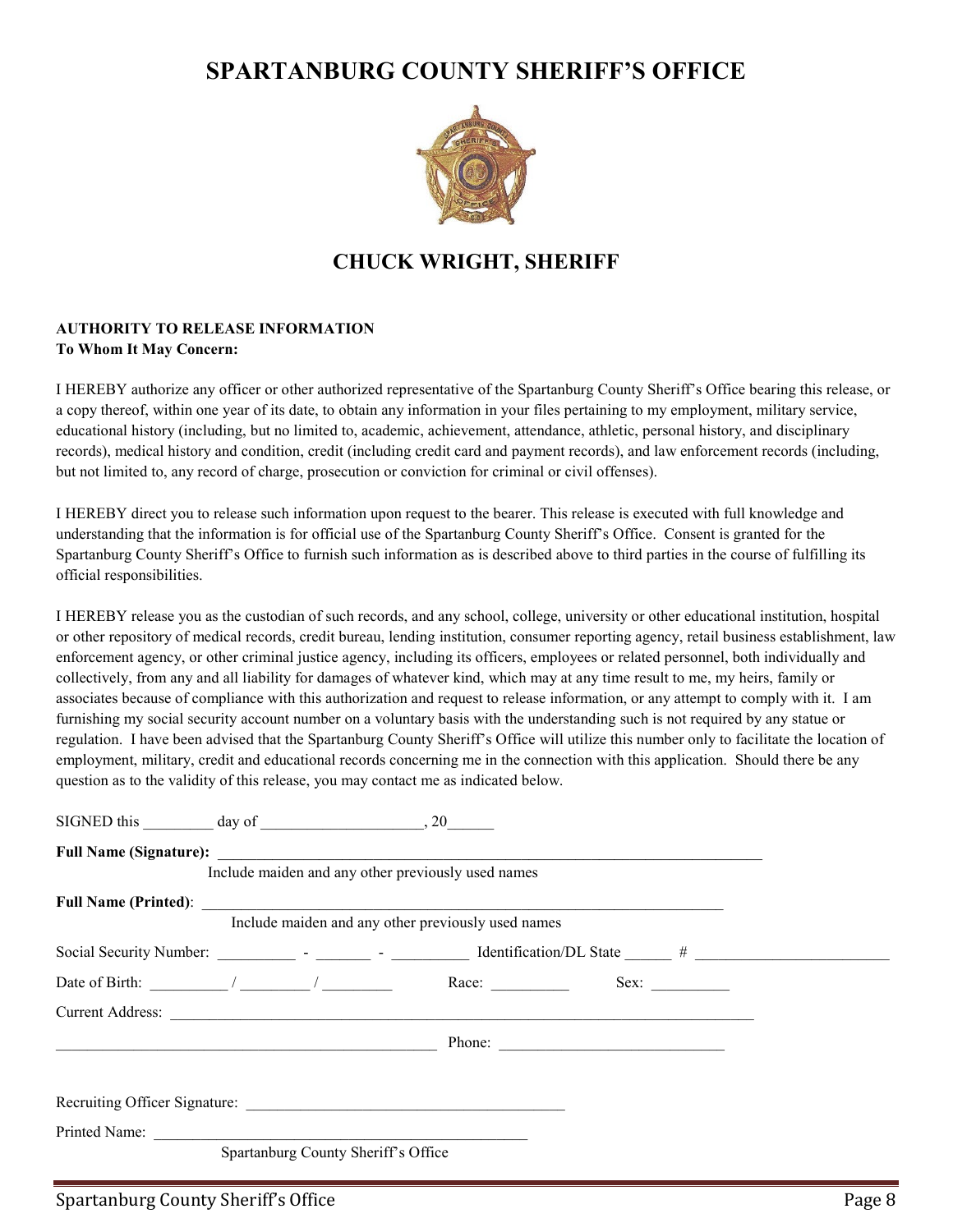

#### SPARTANBURG COUNTY SHERIFF'S OFFICE CREDIT HISTORY AUTHORIZATION

I authorize the Spartanburg County Sheriff's Office to obtain a copy of my credit report from **one** credit reporting agency in order to determine my suitability for employment.

Date **Applicant's Signature** 

**Printed Name** 

 $\overline{\phantom{a}}$  , and the contribution of the contribution of  $\overline{\phantom{a}}$  , and the contribution of  $\overline{\phantom{a}}$  , and  $\overline{\phantom{a}}$ 

 $\mathcal{L}_\text{max}$  and  $\mathcal{L}_\text{max}$  and  $\mathcal{L}_\text{max}$  and  $\mathcal{L}_\text{max}$  and  $\mathcal{L}_\text{max}$  and  $\mathcal{L}_\text{max}$ 

 $\_$  , and the contribution of  $\overline{\phantom{a}}$  , and  $\overline{\phantom{a}}$  , and  $\overline{\phantom{a}}$  , and  $\overline{\phantom{a}}$  , and  $\overline{\phantom{a}}$ 

Date Recruiting Officer Signature

For the purpose of obtaining the credit report, I provide the following information:

Social Security Number

Date of Birth

 $\overline{\phantom{a}}$  ,  $\overline{\phantom{a}}$  ,  $\overline{\phantom{a}}$  ,  $\overline{\phantom{a}}$  ,  $\overline{\phantom{a}}$  ,  $\overline{\phantom{a}}$  ,  $\overline{\phantom{a}}$  ,  $\overline{\phantom{a}}$  ,  $\overline{\phantom{a}}$  ,  $\overline{\phantom{a}}$  ,  $\overline{\phantom{a}}$  ,  $\overline{\phantom{a}}$  ,  $\overline{\phantom{a}}$  ,  $\overline{\phantom{a}}$  ,  $\overline{\phantom{a}}$  ,  $\overline{\phantom{a}}$ 

 $\overline{\phantom{a}}$  ,  $\overline{\phantom{a}}$  ,  $\overline{\phantom{a}}$  ,  $\overline{\phantom{a}}$  ,  $\overline{\phantom{a}}$  ,  $\overline{\phantom{a}}$  ,  $\overline{\phantom{a}}$  ,  $\overline{\phantom{a}}$  ,  $\overline{\phantom{a}}$  ,  $\overline{\phantom{a}}$  ,  $\overline{\phantom{a}}$  ,  $\overline{\phantom{a}}$  ,  $\overline{\phantom{a}}$  ,  $\overline{\phantom{a}}$  ,  $\overline{\phantom{a}}$  ,  $\overline{\phantom{a}}$ 

 $\mathcal{L}_\mathcal{L}$  , and the contribution of the contribution of the contribution of the contribution of the contribution of the contribution of the contribution of the contribution of the contribution of the contribution of  $\mathcal{L}_\mathcal{L}$  , and the contribution of the contribution of the contribution of the contribution of the contribution of the contribution of the contribution of the contribution of the contribution of the contribution of  $\mathcal{L}_\mathcal{L}$  , and the contribution of the contribution of the contribution of the contribution of the contribution of the contribution of the contribution of the contribution of the contribution of the contribution of  $\mathcal{L}_\mathcal{L}$  , and the contribution of the contribution of the contribution of the contribution of the contribution of the contribution of the contribution of the contribution of the contribution of the contribution of

Current Address: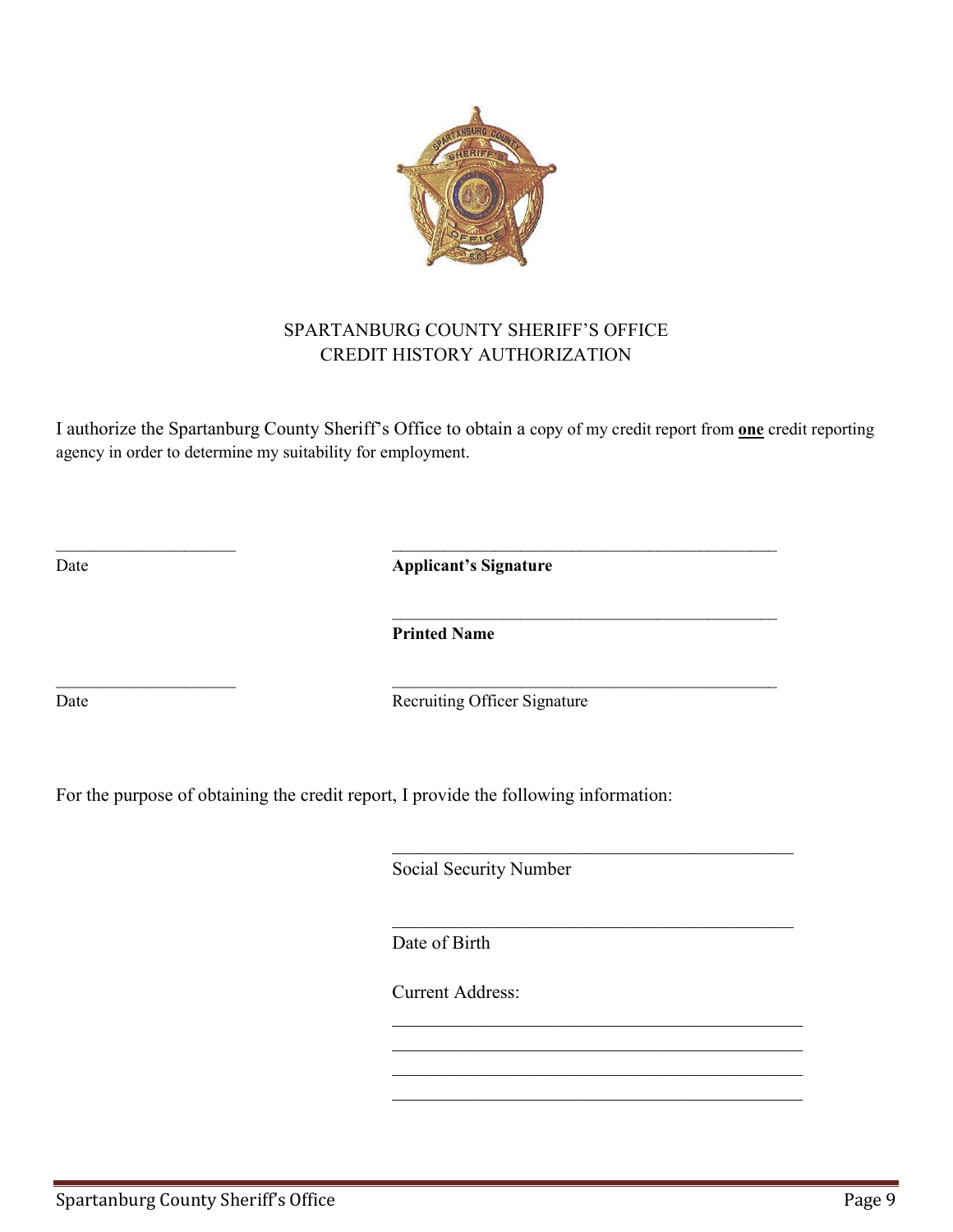

### **SPARTANBURG COUNTY SHERIFF'S OFFICE JUDGMENT STATEMENT AFFIDAVIT**

| I,<br>Name                                                                         |                              | Street                 |
|------------------------------------------------------------------------------------|------------------------------|------------------------|
| City                                                                               | Zip Code                     | do hereby certify that |
| I have no judgments against me in the County of<br>other County in South Carolina. |                              | which I reside or any  |
|                                                                                    | <b>Applicant's Signature</b> |                        |
|                                                                                    |                              | Date                   |
|                                                                                    |                              |                        |
| Witness:                                                                           |                              |                        |

Name and Title:

Spartanburg County Sheriff's Office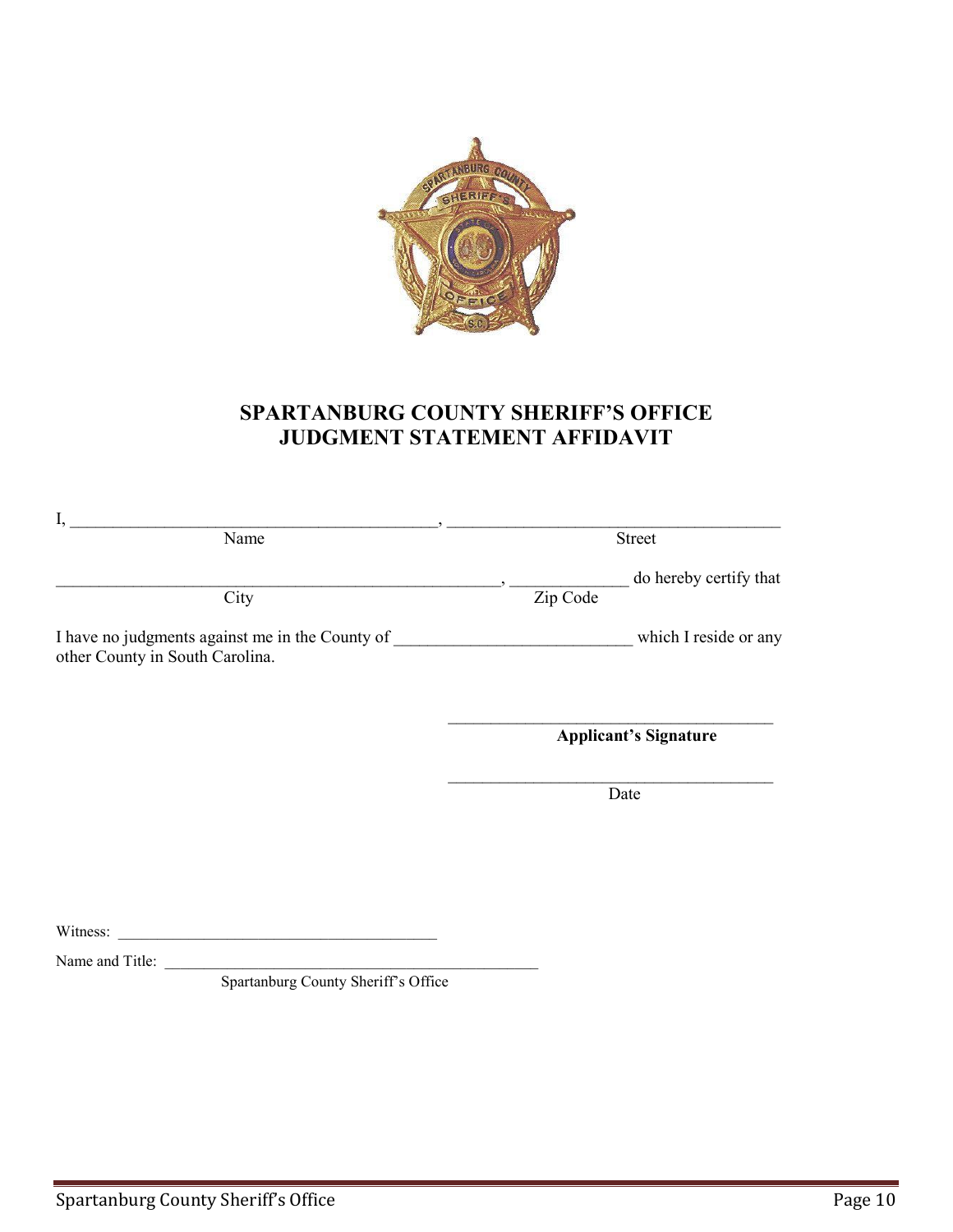| MEMORANDUM FOR: | SHERIFF'S OFFICE APPLICANTS                                               |
|-----------------|---------------------------------------------------------------------------|
| FROM:           | CAPTAIN MARK BARRY                                                        |
| DATE:           | <b>JULY 19, 2021</b>                                                      |
| SUBJECT:        | COMPLIANCE WITH OMNIBUS CONSOLIDATED<br><b>APPROPRIATIONS ACT OF 1997</b> |

The Omnibus Consolidated Appropriations Act of 1997 amends the Gun Control Act of 1968, making it unlawful for any person convicted of "misdemeanor crime of domestic violence" to ship, transport, possess or receive firearms or ammunition. Therefore, in an effort to assure compliance with this act, all officers of the Spartanburg County Sheriff's Office must complete and sign this memorandum and return it to the Administration Office. Additionally, should any officer's situation change in such a way as to fall within the guidelines of this act, he/she must immediately notify his Division Captain, who will notify the Sheriff.

#### **HAVE YOU EVER BEEN CONVICTED OF A CRIME OF DOMESTIC VIOLENCE?**

| <b>YES</b>         | N <sub>O</sub> |       |  |
|--------------------|----------------|-------|--|
| <b>PRINT NAME:</b> |                | DATE: |  |
| <b>SIGNATURE:</b>  |                |       |  |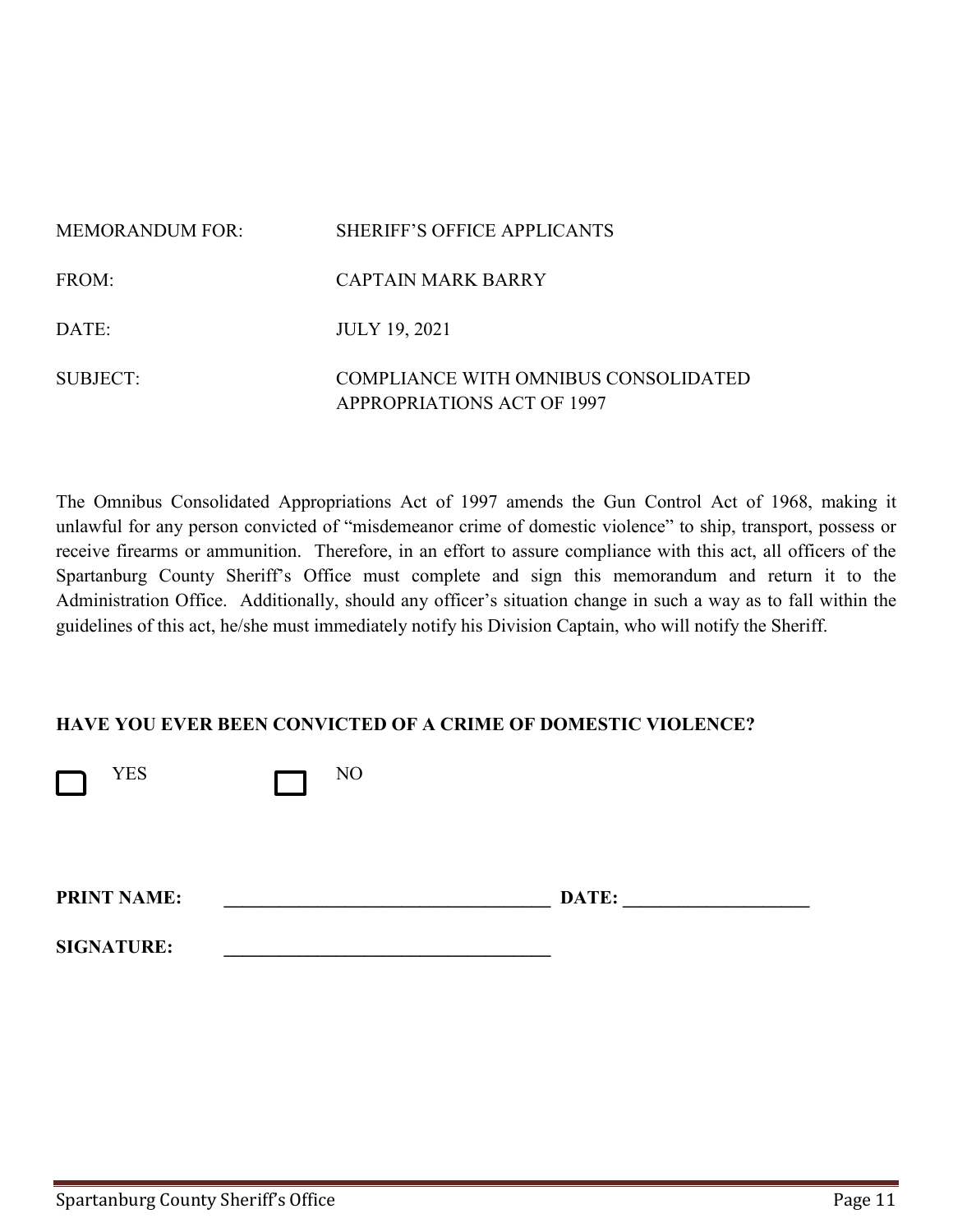### **SPARTANBURG COUNTY SHERIFF'S OFFICE PERSONAL HISTORY STATEMENT**

| DATE: $\frac{1}{\sqrt{2\pi}}$                                                                                                                      |       |                                                      |
|----------------------------------------------------------------------------------------------------------------------------------------------------|-------|------------------------------------------------------|
| <b>APPLICANT IDENTIFICATION:</b>                                                                                                                   |       | (Uniform Patrol or Detention Deputy please indicate) |
| Name in full:                                                                                                                                      |       |                                                      |
| Last                                                                                                                                               | First | <b>Middle</b>                                        |
| If applicable, maiden name or name(s) used other than above, including nicknames:<br><u> 1989 - Johann Stein, mars and de Britannich (b. 1989)</u> |       |                                                      |
|                                                                                                                                                    |       |                                                      |
|                                                                                                                                                    |       |                                                      |
|                                                                                                                                                    |       |                                                      |
|                                                                                                                                                    |       |                                                      |
|                                                                                                                                                    |       |                                                      |
|                                                                                                                                                    |       |                                                      |
| Other State(s) where licensed within the last ten years:                                                                                           |       |                                                      |
|                                                                                                                                                    |       |                                                      |
| Height Weight Eye Color Hair Color                                                                                                                 |       |                                                      |
| Scars, Tattoos (description and location) or other distinguishing marks:                                                                           |       |                                                      |
| Do you have a social networking, instant messaging, or other internet based profile? If yes, provide                                               |       |                                                      |
|                                                                                                                                                    |       |                                                      |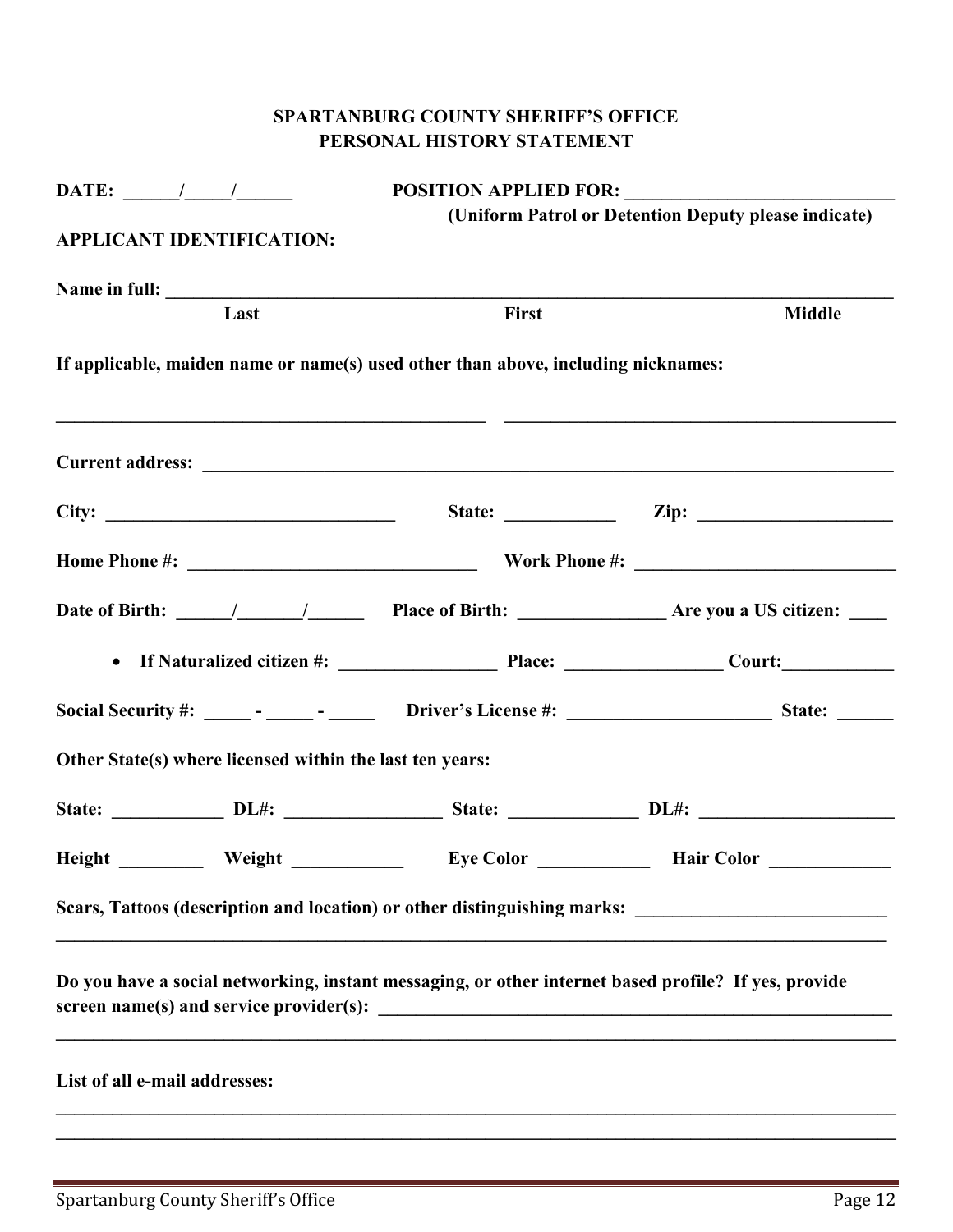#### **MARITAL AND FAMILY HISTORY:**

#### **MARITAL STATUS: (CHECK ALL THAT APPLY)**

| Single Married Engaged Co-habiting                                                |  |                                                                                   |  |
|-----------------------------------------------------------------------------------|--|-----------------------------------------------------------------------------------|--|
|                                                                                   |  |                                                                                   |  |
|                                                                                   |  |                                                                                   |  |
|                                                                                   |  |                                                                                   |  |
|                                                                                   |  |                                                                                   |  |
|                                                                                   |  | Roommate(s) (do not include parents or cohabitants): ____________________________ |  |
| If you have ever been separated, divorced, or widowed, provide the details below: |  |                                                                                   |  |

**Date of Marriage: \_\_\_\_\_\_\_\_\_\_\_\_\_\_\_\_\_\_\_\_\_\_\_\_\_\_\_ Date of Marriage: \_\_\_\_\_\_\_\_\_\_\_\_\_\_\_\_\_\_\_\_\_\_\_\_\_ City & State: \_\_\_\_\_\_\_\_\_\_\_\_\_\_\_\_\_\_\_\_\_\_\_\_\_\_\_\_\_\_\_ City & State: \_\_\_\_\_\_\_\_\_\_\_\_\_\_\_\_\_\_\_\_\_\_\_\_\_\_\_\_\_**  Separated: \_\_\_\_\_\_\_\_\_\_\_\_\_ Date: \_\_\_\_\_\_\_\_\_\_\_\_\_\_\_ Separated: \_\_\_\_\_\_\_\_\_\_\_\_\_ Date: \_\_\_\_\_\_\_\_\_ Divorced: \_\_\_\_\_\_\_\_\_\_\_\_\_\_ Date: \_\_\_\_\_\_\_\_\_\_\_\_\_\_\_ Divorced: \_\_\_\_\_\_\_\_\_\_\_\_\_\_ Date: \_\_\_\_\_\_\_\_\_\_ Widowed: \_\_\_\_\_\_\_\_\_\_\_\_\_\_\_ Date: \_\_\_\_\_\_\_\_\_\_\_\_\_\_\_\_\_ Widowed: \_\_\_\_\_\_\_\_\_\_\_\_\_\_\_ Date: \_\_\_\_\_\_\_\_\_\_\_\_ **Court or State issues: \_\_\_\_\_\_\_\_\_\_\_\_\_\_\_\_\_\_\_\_\_\_\_\_ Court or State issued: \_\_\_\_\_\_\_\_\_\_\_\_\_\_\_\_\_\_\_\_\_\_ Ex-Spouse's name: \_\_\_\_\_\_\_\_\_\_\_\_\_\_\_\_\_\_\_\_\_\_\_\_\_\_ Ex-Spouse's name: \_\_\_\_\_\_\_\_\_\_\_\_\_\_\_\_\_\_\_\_\_\_\_\_** 

#### **RELATIVES:**

**Complete information concerning relatives must be provided. If you have been married more than once, give the requested information concerning each former spouse. Even if a relative is deceased, list all information requested and indicated the last residence and year of death. Include step and half brothers and sisters. If you or your spouse have step-parents, legal guardians, or others with whom you lived with, other than your parents, the requested information should be furnished concerning them, as well as your birth parents. If you are engaged to be married or contemplating marriage in the near future, complete information should be included regarding your future spouse and future in-laws and clearly indicated that such relationship is a future one.** 

| <b>Father:</b>                                     | <b>Address:</b>                                                                                                       |
|----------------------------------------------------|-----------------------------------------------------------------------------------------------------------------------|
| <u> 1989 - Johann John Stein, fransk politik (</u> | <u> 1989 - Johann Stein, fransk politik (d. 1989)</u>                                                                 |
| Date of Birth:                                     |                                                                                                                       |
| <b>Home Phone #:</b>                               | <b>Work Phone #:</b>                                                                                                  |
|                                                    | <u> 1989 - Andrea State Barbara, política e a contra de la contra de la contra de la contra de la contra de la c</u>  |
| <b>Mother:</b>                                     | <b>Address:</b>                                                                                                       |
|                                                    | <u> 1980 - Jan Sterling von Berling von Berling von Berling von Berling von Berling von Berling von Berling von B</u> |
| Date of Birth:                                     | Occupation:                                                                                                           |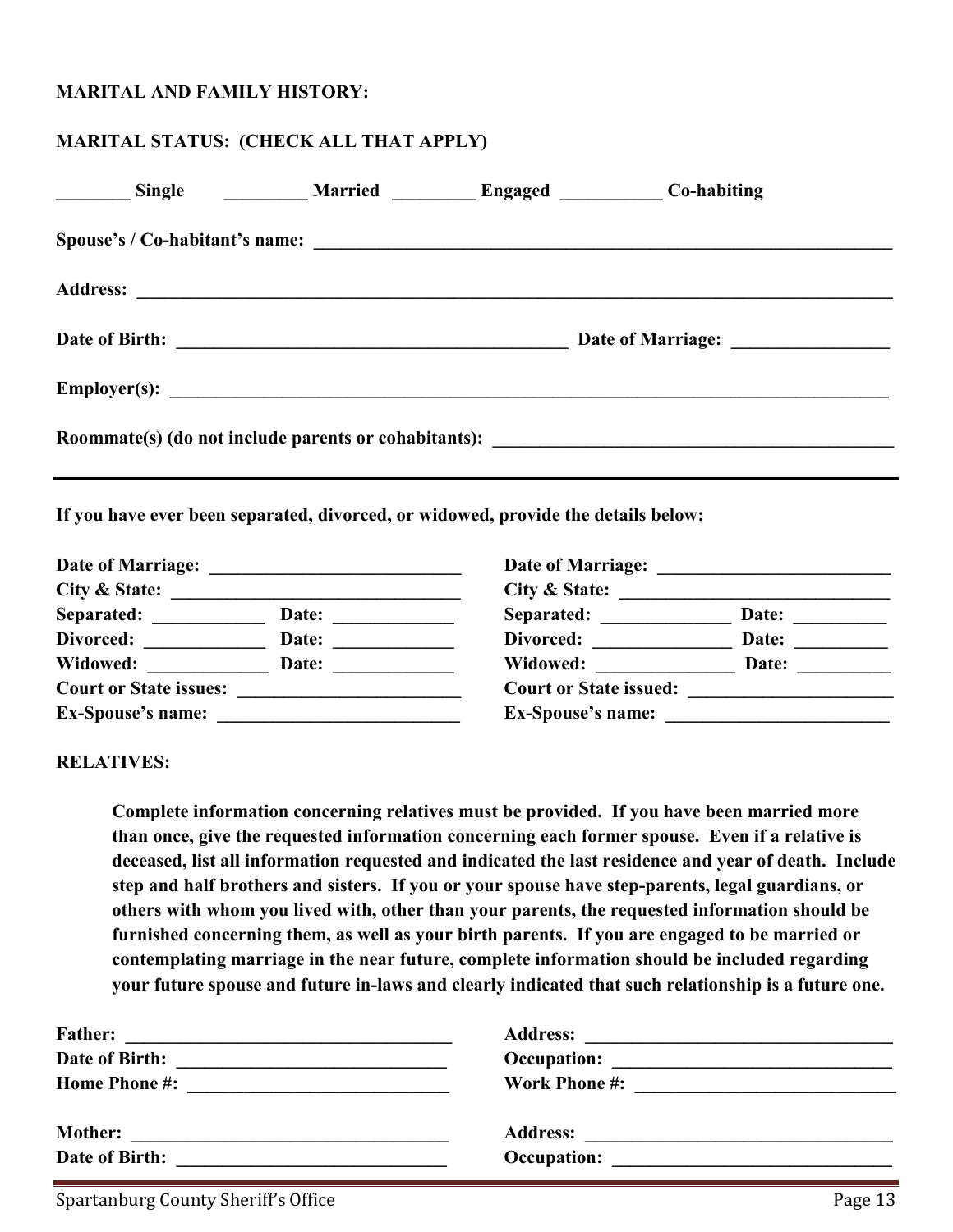| <b>Spouse:</b>                                                                                                                          |  |
|-----------------------------------------------------------------------------------------------------------------------------------------|--|
|                                                                                                                                         |  |
|                                                                                                                                         |  |
| Child:<br><u> 1989 - Andrea Station Barbara, amerikan per</u>                                                                           |  |
|                                                                                                                                         |  |
|                                                                                                                                         |  |
| Child:<br><u> 1989 - Andrea Station Barbara, amerikan personal (h. 1989)</u>                                                            |  |
|                                                                                                                                         |  |
|                                                                                                                                         |  |
| Child:                                                                                                                                  |  |
|                                                                                                                                         |  |
|                                                                                                                                         |  |
| <b>Brother:</b><br><u> Alexandria de la contrada de la contrada de la contrada de la contrada de la contrada de la contrada de la c</u> |  |
|                                                                                                                                         |  |
|                                                                                                                                         |  |
|                                                                                                                                         |  |
|                                                                                                                                         |  |
|                                                                                                                                         |  |
|                                                                                                                                         |  |
|                                                                                                                                         |  |
|                                                                                                                                         |  |
| Sister:<br><u> Alexandria de la contrada de la contrada de la contrada de la contrada de la contrada de la contrada de la c</u>         |  |
|                                                                                                                                         |  |
|                                                                                                                                         |  |
| Sister:                                                                                                                                 |  |
|                                                                                                                                         |  |
|                                                                                                                                         |  |
| Sister:<br><u> 1989 - Johann Harry Harry Harry Harry Harry Harry Harry Harry Harry Harry Harry Harry Harry Harry Harry Harry</u>        |  |
| Date of Birth:                                                                                                                          |  |
|                                                                                                                                         |  |
|                                                                                                                                         |  |
|                                                                                                                                         |  |
|                                                                                                                                         |  |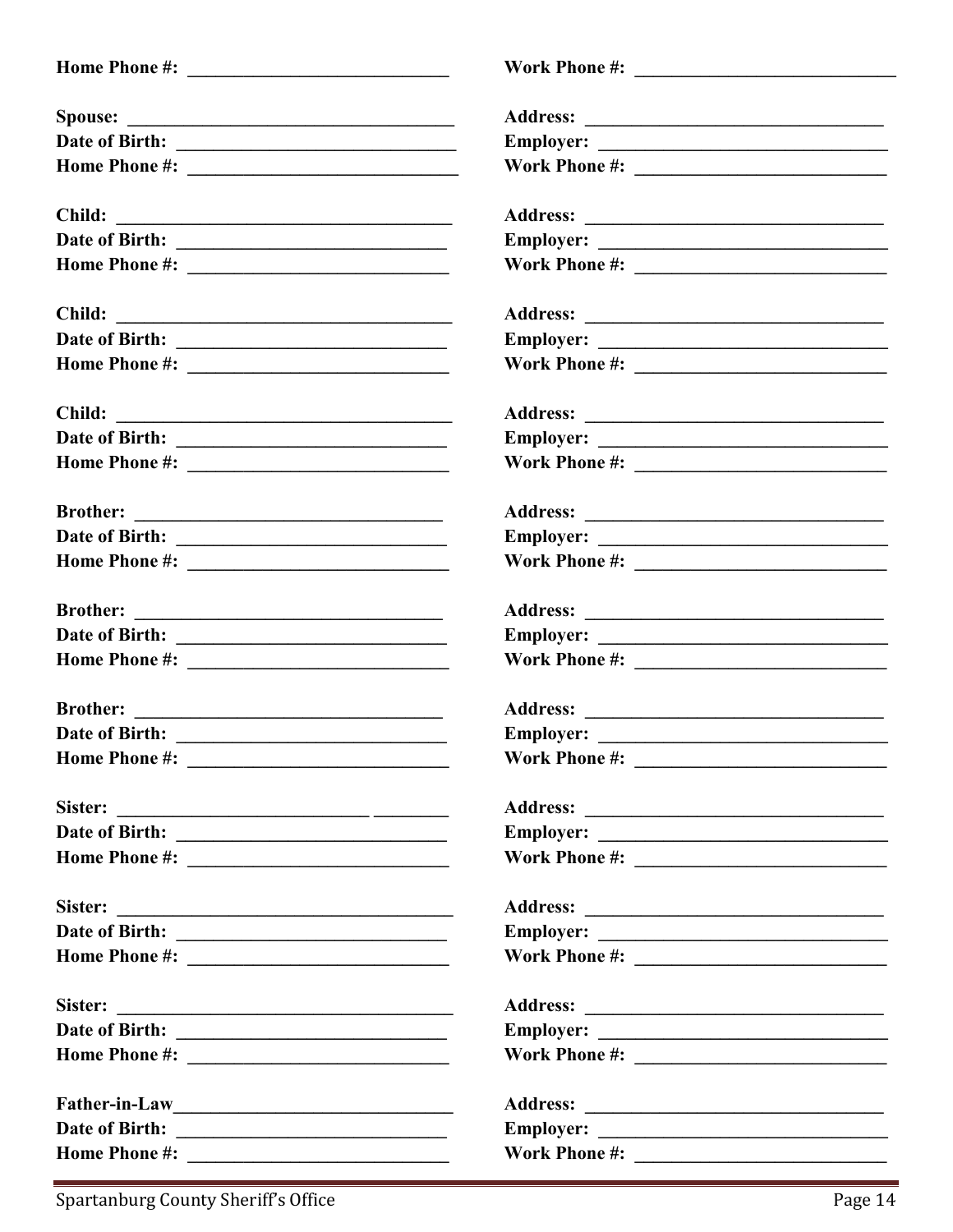| <b>Mother-in-Law:</b> | <b>Address:</b>      |
|-----------------------|----------------------|
| Date of Birth:        | <b>Employer:</b>     |
| <b>Home Phone #:</b>  | <b>Work Phone #:</b> |

#### . . . .

#### **LIST OTHER RELATIVES WITH WHOM YOU HAVE RESIDED WITH FOR AN EXTENDED AMOUNT OF TIME:**

| <b>Home Phone #:</b> |  |
|----------------------|--|

#### **RESIDENCES**

**List all residences in the past ten years. Include addresses while attending schools or colleges, if away from home, and all military addresses:** 

| <b>FROM</b>  | <b>TO</b>    |               |                |             |              |
|--------------|--------------|---------------|----------------|-------------|--------------|
| <b>MO/YR</b> | <b>MO/YR</b> | <b>STREET</b> | <b>ADDRESS</b> | <b>CITY</b> | <b>STATE</b> |
|              |              |               |                |             |              |
|              |              |               |                |             |              |
|              |              |               |                |             |              |
|              |              |               |                |             |              |
|              |              |               |                |             |              |
|              |              |               |                |             |              |
|              |              |               |                |             |              |

#### **AVAILABILITY OF APPLICANT:**

Have you previously applied for employment with the Spartanburg County Sheriff's Office?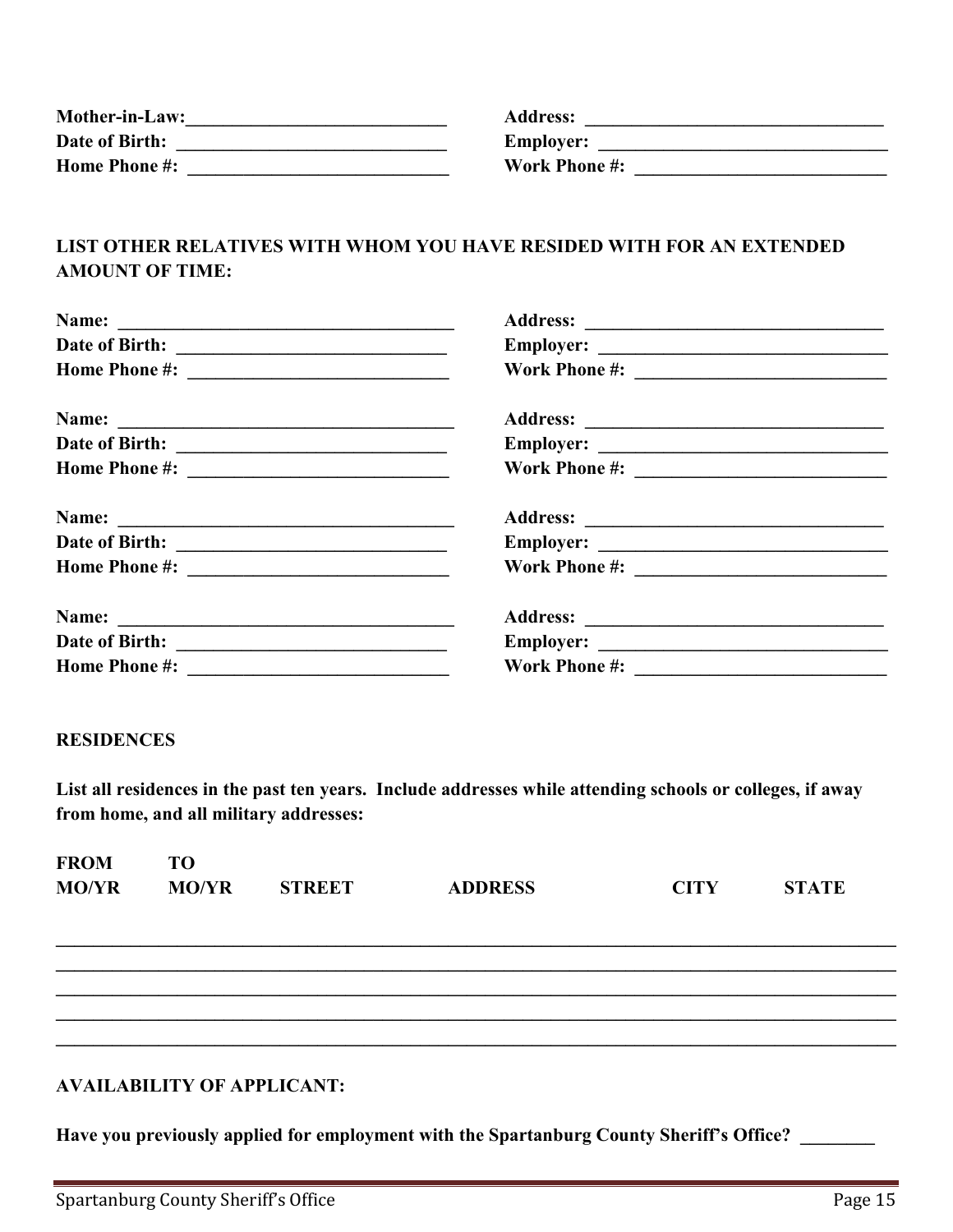| $needed? \ \_$                         |        |                          |                                                                                                                                                                                                                                                                                                                                                                                                                                                                                                                                                                                                                                                                             |
|----------------------------------------|--------|--------------------------|-----------------------------------------------------------------------------------------------------------------------------------------------------------------------------------------------------------------------------------------------------------------------------------------------------------------------------------------------------------------------------------------------------------------------------------------------------------------------------------------------------------------------------------------------------------------------------------------------------------------------------------------------------------------------------|
| <b>COURT RECORD:</b>                   |        |                          |                                                                                                                                                                                                                                                                                                                                                                                                                                                                                                                                                                                                                                                                             |
| If so, give details:                   |        |                          |                                                                                                                                                                                                                                                                                                                                                                                                                                                                                                                                                                                                                                                                             |
| fine or forfeiture of collateral.      |        |                          |                                                                                                                                                                                                                                                                                                                                                                                                                                                                                                                                                                                                                                                                             |
| Date:<br><b>Place &amp; Department</b> | Charge | <b>Court &amp; Place</b> | <b>Disposition</b>                                                                                                                                                                                                                                                                                                                                                                                                                                                                                                                                                                                                                                                          |
|                                        |        |                          | Have you ever been employed as a law enforcement officer?<br>If appointed, do you understand that you must be available for assignment whenever your services are<br>Has a restraining order or order of protection ever been issued against you?<br>Have you ever been charged with any traffic violation?<br>If so, list all such matters even if no court appearance, found not guilty, or matter settled by payment of<br><u> Andreas Andreas Andreas Andreas Andreas Andreas Andreas Andreas Andreas Andreas Andreas Andreas Andreas Andr</u><br><u> 1989 - Johann Stoff, deutscher Stoff, der Stoff, der Stoff, der Stoff, der Stoff, der Stoff, der Stoff, der S</u> |

Have you ever been charged with or arrested for any criminal violation? **If so, list all such matters; no court appearance, not guilty, expunged, Nolle Pros, dismissed, PTI.** 

| <b>Place &amp; Department</b> | <b>Charge</b> | <b>Court &amp; Place</b> | <b>Disposition</b> |
|-------------------------------|---------------|--------------------------|--------------------|
|                               |               |                          |                    |
|                               |               |                          |                    |
|                               |               |                          |                    |
|                               |               |                          |                    |
|                               |               |                          |                    |
|                               |               |                          |                    |

Has any member of your immediate family ever been arrested for any criminal violation? \_\_\_\_\_\_\_\_\_\_\_\_\_ **If so, list all such matters even if no court appearance or found not guilty.** 

| Date:          | <b>Place &amp; Department</b>                                    | <b>Charge</b> | <b>Court &amp; Place</b> | <b>Disposition</b> |
|----------------|------------------------------------------------------------------|---------------|--------------------------|--------------------|
|                | <u> 1989 - Johann John Stone, Amerikaansk politiker (* 1958)</u> |               |                          |                    |
| 2)             |                                                                  |               |                          |                    |
| 3)             |                                                                  |               |                          |                    |
| $\overline{4}$ |                                                                  |               |                          |                    |
| $\vert$ 5)     |                                                                  |               |                          |                    |
|                |                                                                  |               |                          |                    |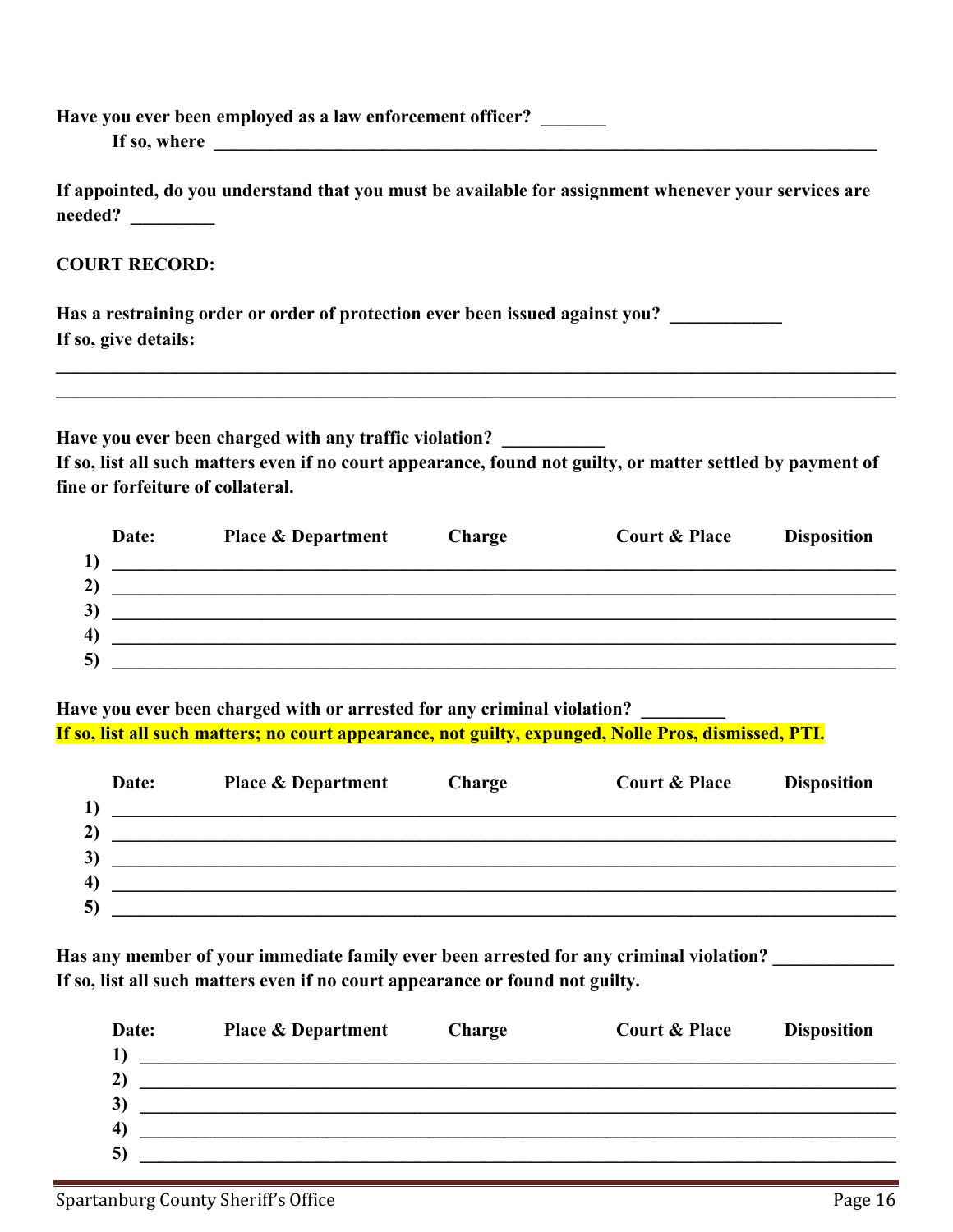#### **EDUCATION:**

| <b>Name of School</b>        | Location | From To | <b>Course of Study</b> | Degree/Diploma |
|------------------------------|----------|---------|------------------------|----------------|
|                              |          |         |                        |                |
| <b>High School</b>           |          |         |                        |                |
| <b>University or College</b> |          |         |                        |                |
| <b>University or College</b> |          |         |                        |                |
| <b>Graduate School</b>       |          |         |                        |                |
| Other                        |          |         |                        |                |

#### **SPECIAL SKILLS:**

List your hobbies, special skills, and abilities, including speaking foreign languages or American Sign Language:

#### **EMPLOYMENT HISTORY:**

LIST LAST OR CURRENT POSITION FIRST. Include chronological history of all employment starting with current or last position. Account for all periods of time including summer and part-time employment while attending school and all periods of employment. Be sure to include military experience, if applicable.

 $\mathcal{L}_\mathcal{L} = \{ \mathcal{L}_\mathcal{L} = \{ \mathcal{L}_\mathcal{L} = \{ \mathcal{L}_\mathcal{L} = \{ \mathcal{L}_\mathcal{L} = \{ \mathcal{L}_\mathcal{L} = \{ \mathcal{L}_\mathcal{L} = \{ \mathcal{L}_\mathcal{L} = \{ \mathcal{L}_\mathcal{L} = \{ \mathcal{L}_\mathcal{L} = \{ \mathcal{L}_\mathcal{L} = \{ \mathcal{L}_\mathcal{L} = \{ \mathcal{L}_\mathcal{L} = \{ \mathcal{L}_\mathcal{L} = \{ \mathcal{L}_\mathcal{$ 

| Name and address of employer:                                          |                                             |  |                       |  |  |
|------------------------------------------------------------------------|---------------------------------------------|--|-----------------------|--|--|
|                                                                        | Name of immediate supervisor:<br>Phone $\#$ |  |                       |  |  |
| Exact title of your position:                                          |                                             |  | Describe your duties: |  |  |
|                                                                        |                                             |  |                       |  |  |
| Dates Employed: to the Starting Salary \$ per Ending Salary \$ per per |                                             |  |                       |  |  |
|                                                                        |                                             |  |                       |  |  |
| Were you terminated?    VES    NO    Did you resign?    VES    NO      |                                             |  |                       |  |  |
|                                                                        |                                             |  |                       |  |  |
|                                                                        |                                             |  |                       |  |  |
|                                                                        |                                             |  |                       |  |  |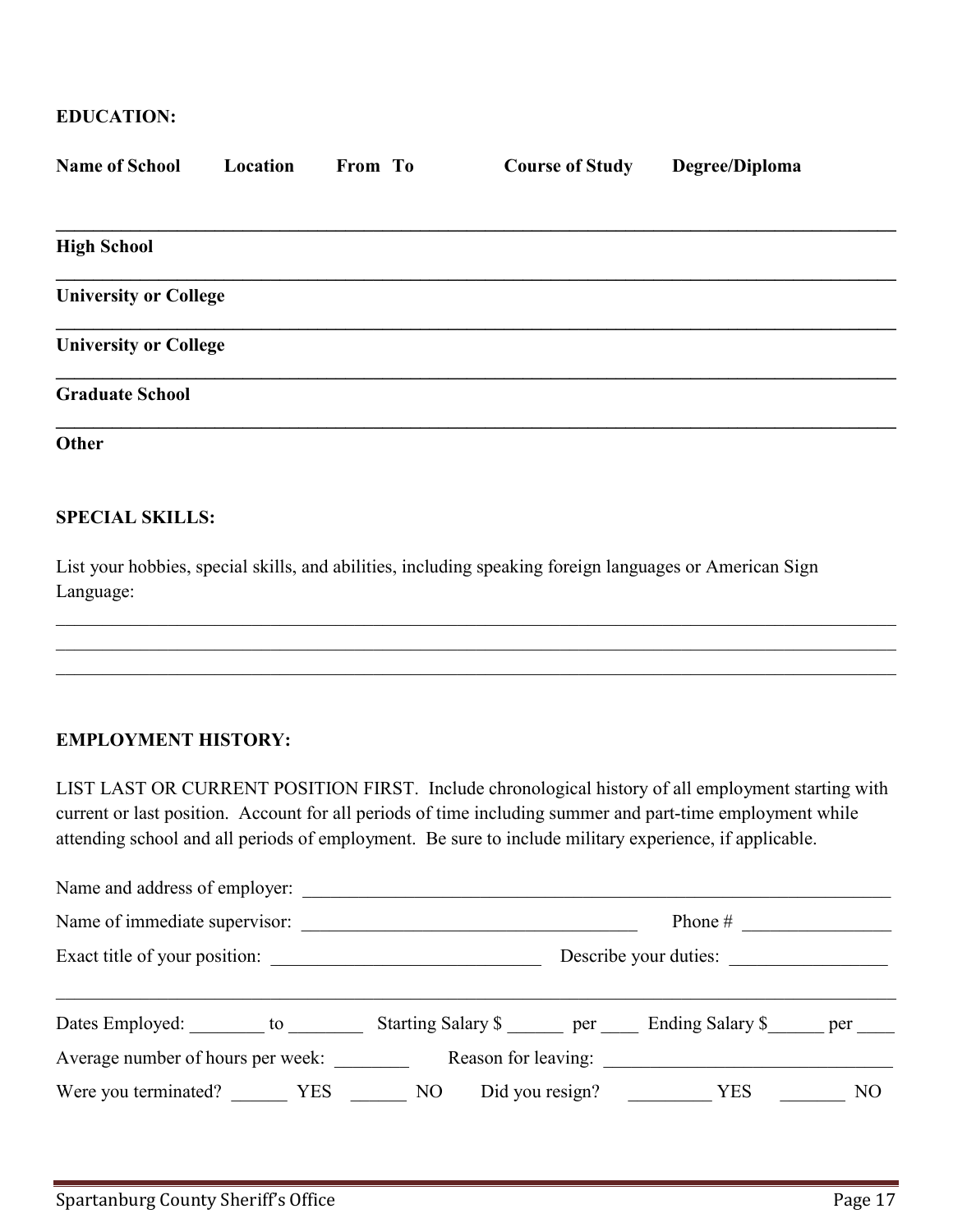| Dates Employed: ________ to ____________ Starting Salary \$ _______ per _____ Ending Salary \$ ______ per _____ |                                                            |  |  |  |  |
|-----------------------------------------------------------------------------------------------------------------|------------------------------------------------------------|--|--|--|--|
|                                                                                                                 |                                                            |  |  |  |  |
|                                                                                                                 |                                                            |  |  |  |  |
|                                                                                                                 |                                                            |  |  |  |  |
|                                                                                                                 |                                                            |  |  |  |  |
|                                                                                                                 |                                                            |  |  |  |  |
|                                                                                                                 |                                                            |  |  |  |  |
| Dates Employed: ________ to ____________ Starting Salary \$ _______ per _____ Ending Salary \$ ______ per _____ |                                                            |  |  |  |  |
|                                                                                                                 |                                                            |  |  |  |  |
| Were you terminated? __________ YES ________ NO Did you resign? ___________ YES _________ NO                    |                                                            |  |  |  |  |
|                                                                                                                 |                                                            |  |  |  |  |
|                                                                                                                 |                                                            |  |  |  |  |
|                                                                                                                 |                                                            |  |  |  |  |
|                                                                                                                 | Describe your duties:                                      |  |  |  |  |
| Dates Employed: ________ to ____________ Starting Salary \$ _______ per _____ Ending Salary \$ ______ per _____ |                                                            |  |  |  |  |
|                                                                                                                 |                                                            |  |  |  |  |
|                                                                                                                 |                                                            |  |  |  |  |
|                                                                                                                 |                                                            |  |  |  |  |
|                                                                                                                 |                                                            |  |  |  |  |
|                                                                                                                 |                                                            |  |  |  |  |
|                                                                                                                 | Phone # $\frac{1}{\sqrt{1-\frac{1}{2}} \cdot \frac{1}{2}}$ |  |  |  |  |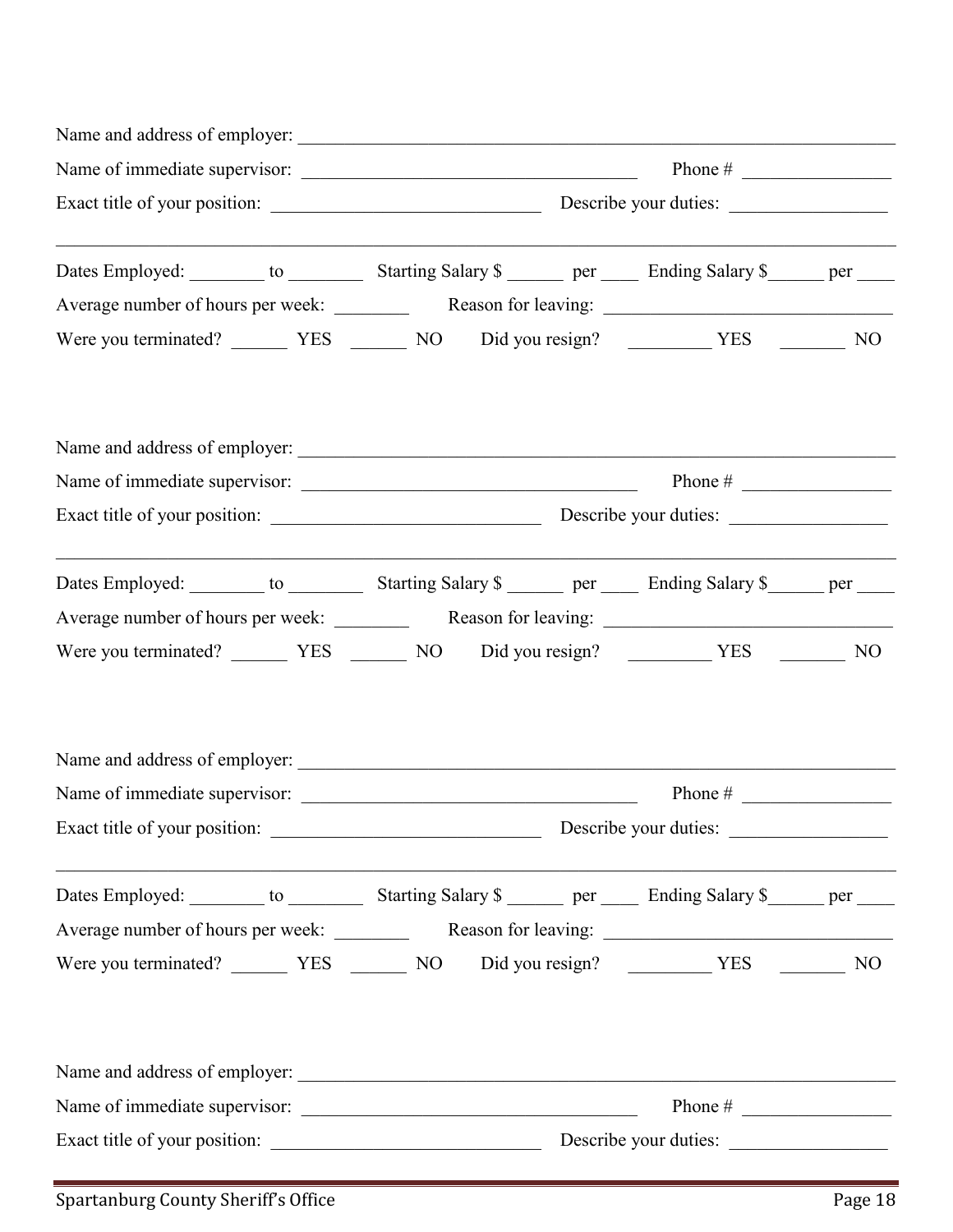|                                                                                                          | Dates Employed: to the Starting Salary \$ |                                                                                           |  |
|----------------------------------------------------------------------------------------------------------|-------------------------------------------|-------------------------------------------------------------------------------------------|--|
|                                                                                                          |                                           |                                                                                           |  |
|                                                                                                          |                                           |                                                                                           |  |
|                                                                                                          |                                           |                                                                                           |  |
|                                                                                                          |                                           |                                                                                           |  |
|                                                                                                          |                                           |                                                                                           |  |
|                                                                                                          |                                           |                                                                                           |  |
| <u> 1989 - Johann Stoff, amerikansk politiker (d. 1989)</u><br>Dates Employed: to the Starting Salary \$ |                                           | the control of the control of the control of the control of the control of the control of |  |
|                                                                                                          |                                           |                                                                                           |  |
|                                                                                                          |                                           |                                                                                           |  |
| Name of immediate supervisor: $\frac{1}{2}$ Phone # Phone # Phone # 2008                                 |                                           |                                                                                           |  |
|                                                                                                          |                                           |                                                                                           |  |
|                                                                                                          |                                           |                                                                                           |  |
|                                                                                                          |                                           |                                                                                           |  |
| Dates Employed: to the Starting Salary \$ ________ per ______ Ending Salary \$ ______ per _____          |                                           |                                                                                           |  |
|                                                                                                          |                                           |                                                                                           |  |
|                                                                                                          |                                           |                                                                                           |  |
|                                                                                                          |                                           | Phone # $\qquad \qquad$                                                                   |  |
| Dates Employed: to the Starting Salary \$                                                                |                                           |                                                                                           |  |
|                                                                                                          |                                           |                                                                                           |  |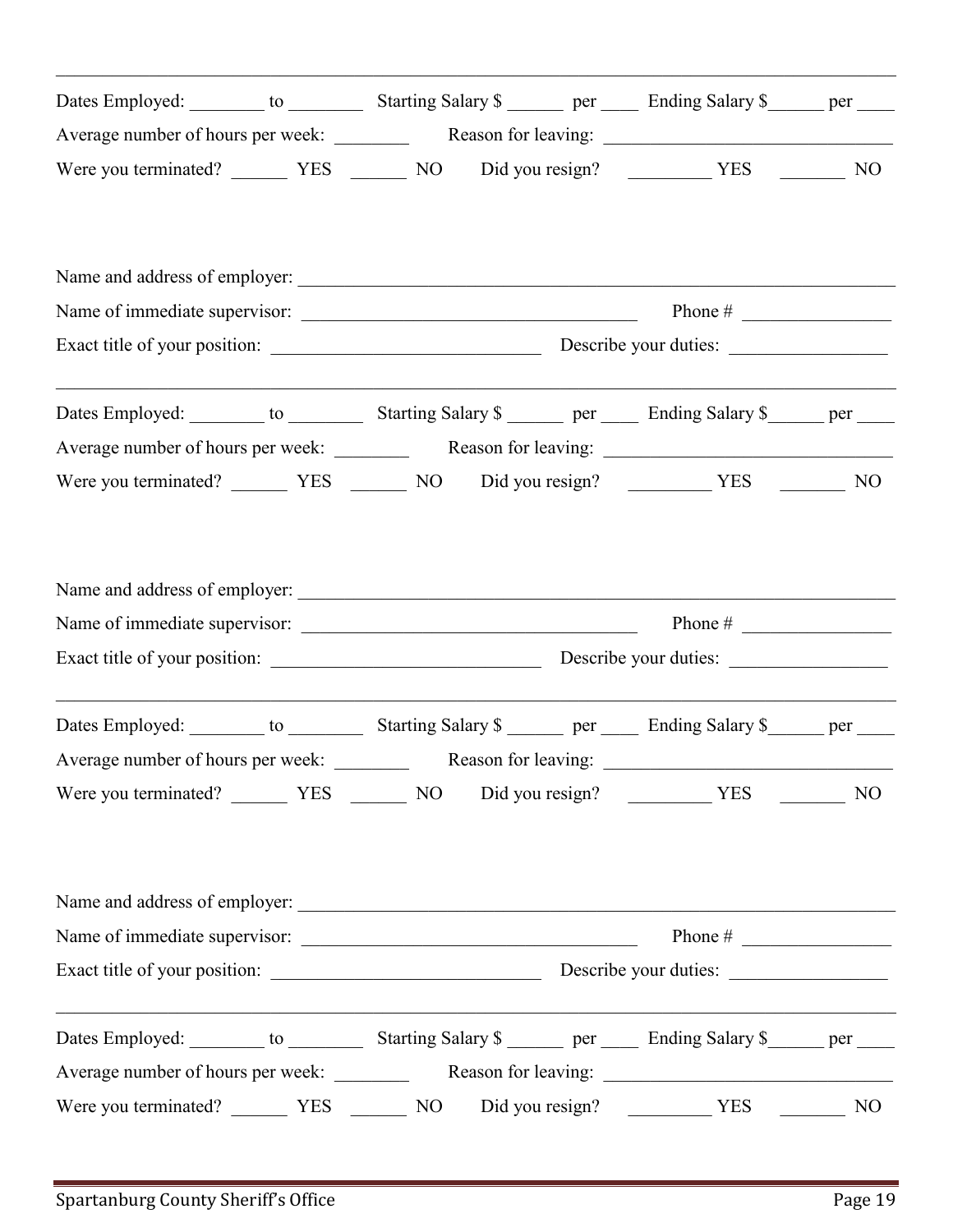| Name and address of employer:     |                        |                      |  |  |  |
|-----------------------------------|------------------------|----------------------|--|--|--|
| Name of immediate supervisor:     | Phone $#$              |                      |  |  |  |
| Exact title of your position:     | Describe your duties:  |                      |  |  |  |
| Dates Employed: to to             | Starting Salary \$ per | Ending Salary \$ per |  |  |  |
| Average number of hours per week: | Reason for leaving:    |                      |  |  |  |
| Were you terminated? YES          | Did you resign?<br>NO. | NO<br><b>YES</b>     |  |  |  |

### **MILITARY RECORD:**

| Have you ever served in a military or naval organization of the United States?                        |                    |                               | N <sub>O</sub><br><b>YES</b> |
|-------------------------------------------------------------------------------------------------------|--------------------|-------------------------------|------------------------------|
| Give branch of service:                                                                               | Service#:          | <b>Highest Rank Attained:</b> |                              |
| Date Entered:                                                                                         | Date Discharge:    | Type of Discharge:            |                              |
| Date of Active Duty                                                                                   | to $\qquad \qquad$ | Basis for Discharge:          |                              |
| Was any type of disciplinary action taken against you in the service? Be sure to include non-judicial |                    |                               |                              |
| punishment(s). YES NO Details:                                                                        |                    |                               |                              |
| Are you an active member of a Reserve or National Guard Unit?                                         |                    | <b>YES</b>                    | NO                           |
| Give name of unit/branch and location:                                                                |                    |                               |                              |
| Are you registered for Selective Service?                                                             | <b>YES</b>         | NO Current Classification:    |                              |
| Selective Service #:                                                                                  | Location:          | Date of Expiration:           |                              |

### **FINANCIAL STATUS:**

| Do you have any sources of income other than that of your salary or that of your spouse?                    | YES NO If so, specify each with amount: |  |  |
|-------------------------------------------------------------------------------------------------------------|-----------------------------------------|--|--|
| Has your credit record ever been considered unsatisfactory or have you ever been refused credit?            |                                         |  |  |
| Do you have an outstanding student loan? YES NO If so, provide details:                                     |                                         |  |  |
| Have you ever been in or petitioned for bankruptcy? YES NO If so, give particulars<br>including court date: |                                         |  |  |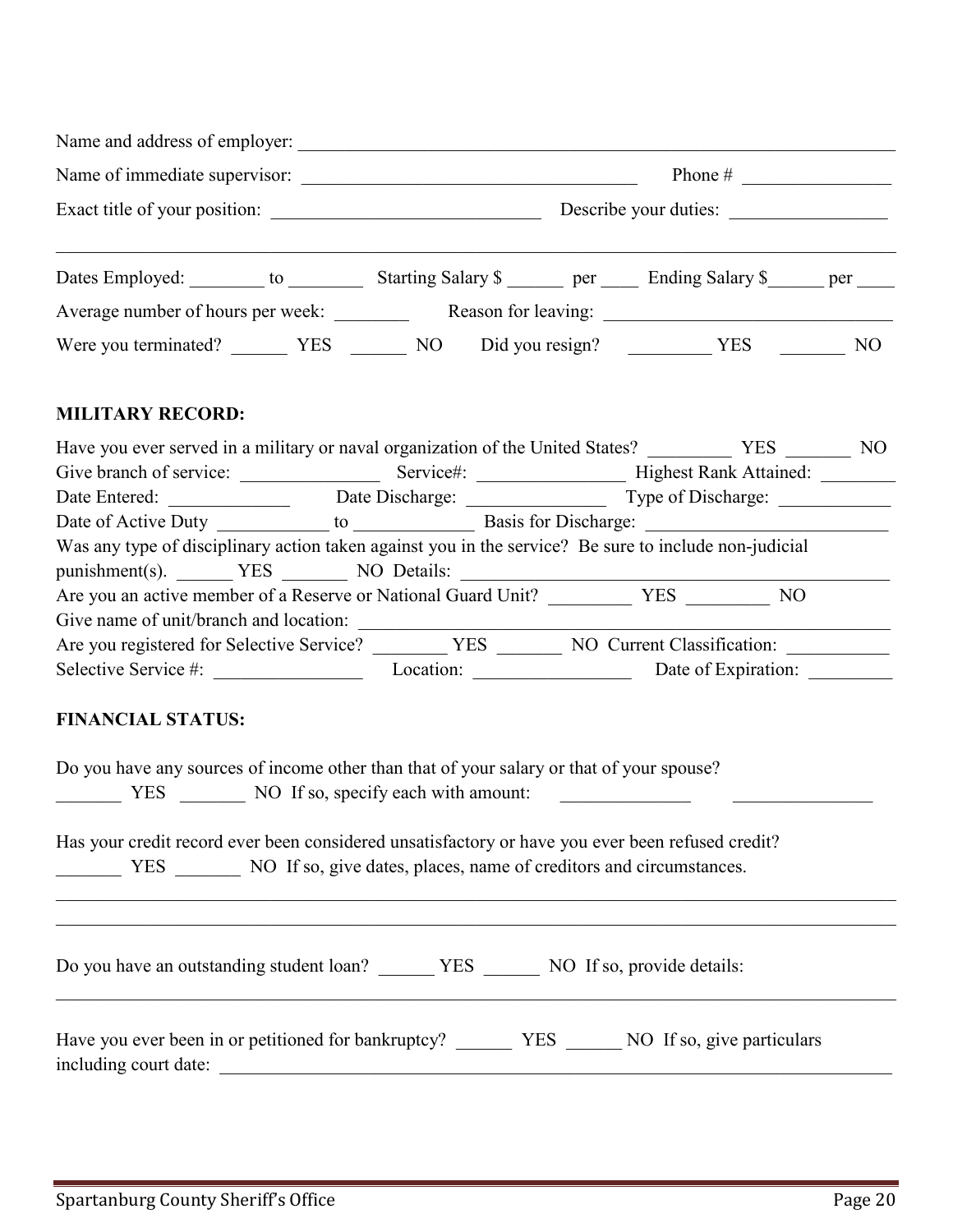#### **REFERENCES:**

**List three references (not relatives, former or present employers, fellow employees) who are responsible adults of reputable standing in their communities, such as property owners, business or professional persons, who have known you well for at least five years, preferable within the last five years. If retired, give their former occupation.**

|  |  | Years Acquainted: _______ Home/Cell #: ___________________________Email: ___________________________ |  |  |
|--|--|------------------------------------------------------------------------------------------------------|--|--|
|  |  |                                                                                                      |  |  |
|  |  |                                                                                                      |  |  |
|  |  | Years Acquainted: _______ Home/Cell #: ____________________________Email: __________________________ |  |  |
|  |  |                                                                                                      |  |  |
|  |  |                                                                                                      |  |  |
|  |  | Years Acquainted: _______ Home/Cell #: ___________________________Email: ___________________________ |  |  |
|  |  |                                                                                                      |  |  |
|  |  |                                                                                                      |  |  |
|  |  |                                                                                                      |  |  |
|  |  | Years Acquainted: _______ Home/Cell #: ____________________________Email: __________________________ |  |  |
|  |  |                                                                                                      |  |  |
|  |  |                                                                                                      |  |  |
|  |  | Years Acquainted: _______ Home/Cell #: ___________________________Email: ___________________________ |  |  |
|  |  |                                                                                                      |  |  |
|  |  |                                                                                                      |  |  |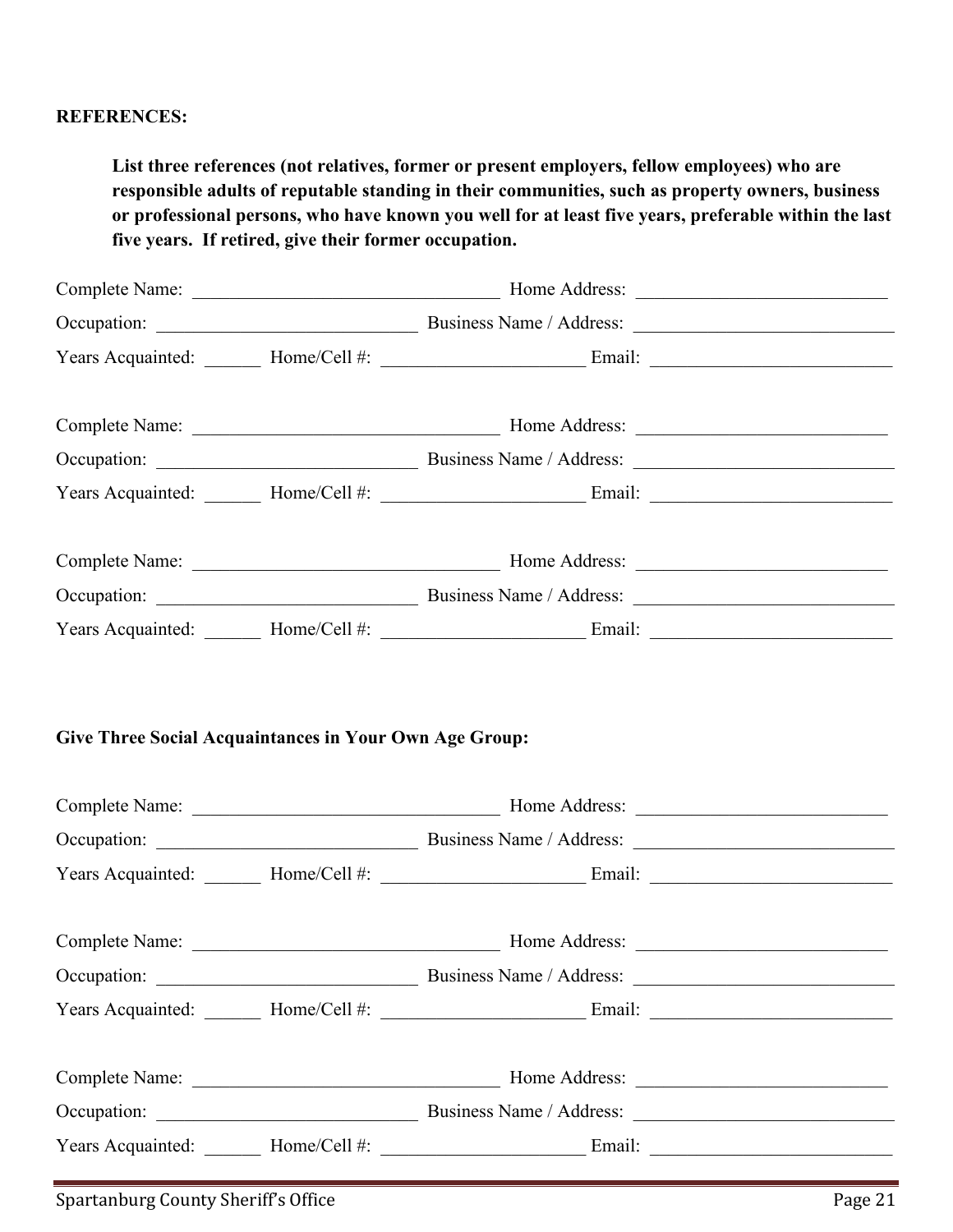### **ORGANIZATION MEMBERSHIP(S):**

| List all clubs, societies or organizations of which you are or have been a member of:            |  |  |                                                                                                                                                                                                                                |  |
|--------------------------------------------------------------------------------------------------|--|--|--------------------------------------------------------------------------------------------------------------------------------------------------------------------------------------------------------------------------------|--|
|                                                                                                  |  |  |                                                                                                                                                                                                                                |  |
|                                                                                                  |  |  |                                                                                                                                                                                                                                |  |
|                                                                                                  |  |  |                                                                                                                                                                                                                                |  |
|                                                                                                  |  |  |                                                                                                                                                                                                                                |  |
|                                                                                                  |  |  |                                                                                                                                                                                                                                |  |
|                                                                                                  |  |  |                                                                                                                                                                                                                                |  |
|                                                                                                  |  |  |                                                                                                                                                                                                                                |  |
|                                                                                                  |  |  |                                                                                                                                                                                                                                |  |
|                                                                                                  |  |  | Name: Name: Name: Name: Name: Name: Name: Name: Name: Name: Name: Name: Name: Name: Name: Name: Name: Name: Name: Name: Name: Name: Name: Name: Name: Name: Name: Name: Name: Name: Name: Name: Name: Name: Name: Name: Name:  |  |
|                                                                                                  |  |  |                                                                                                                                                                                                                                |  |
|                                                                                                  |  |  | Name: Name: Name: Relation: Name: Name: Name: Name: Name: Name: Name: Name: Name: Name: Name: Name: Name: Name: Name: Name: Name: Name: Name: Name: Name: Name: Name: Name: Name: Name: Name: Name: Name: Name: Name: Name: Na |  |
|                                                                                                  |  |  | Name: Name: Name: Relation: Name: Name: Name: Name: Name: Name: Name: Name: Name: Name: Name: Name: Name: Name: Name: Name: Name: Name: Name: Name: Name: Name: Name: Name: Name: Name: Name: Name: Name: Name: Name: Name: Na |  |
|                                                                                                  |  |  |                                                                                                                                                                                                                                |  |
| List the names of any friend or acquaintances employed by State or Local law enforcement agency: |  |  |                                                                                                                                                                                                                                |  |
|                                                                                                  |  |  | Name: Name: Name: Name: Name: Name: Name: Name: Name: Name: Name: Name: Name: Name: Name: Name: Name: Name: Name: Name: Name: Name: Name: Name: Name: Name: Name: Name: Name: Name: Name: Name: Name: Name: Name: Name: Name:  |  |
|                                                                                                  |  |  |                                                                                                                                                                                                                                |  |
|                                                                                                  |  |  |                                                                                                                                                                                                                                |  |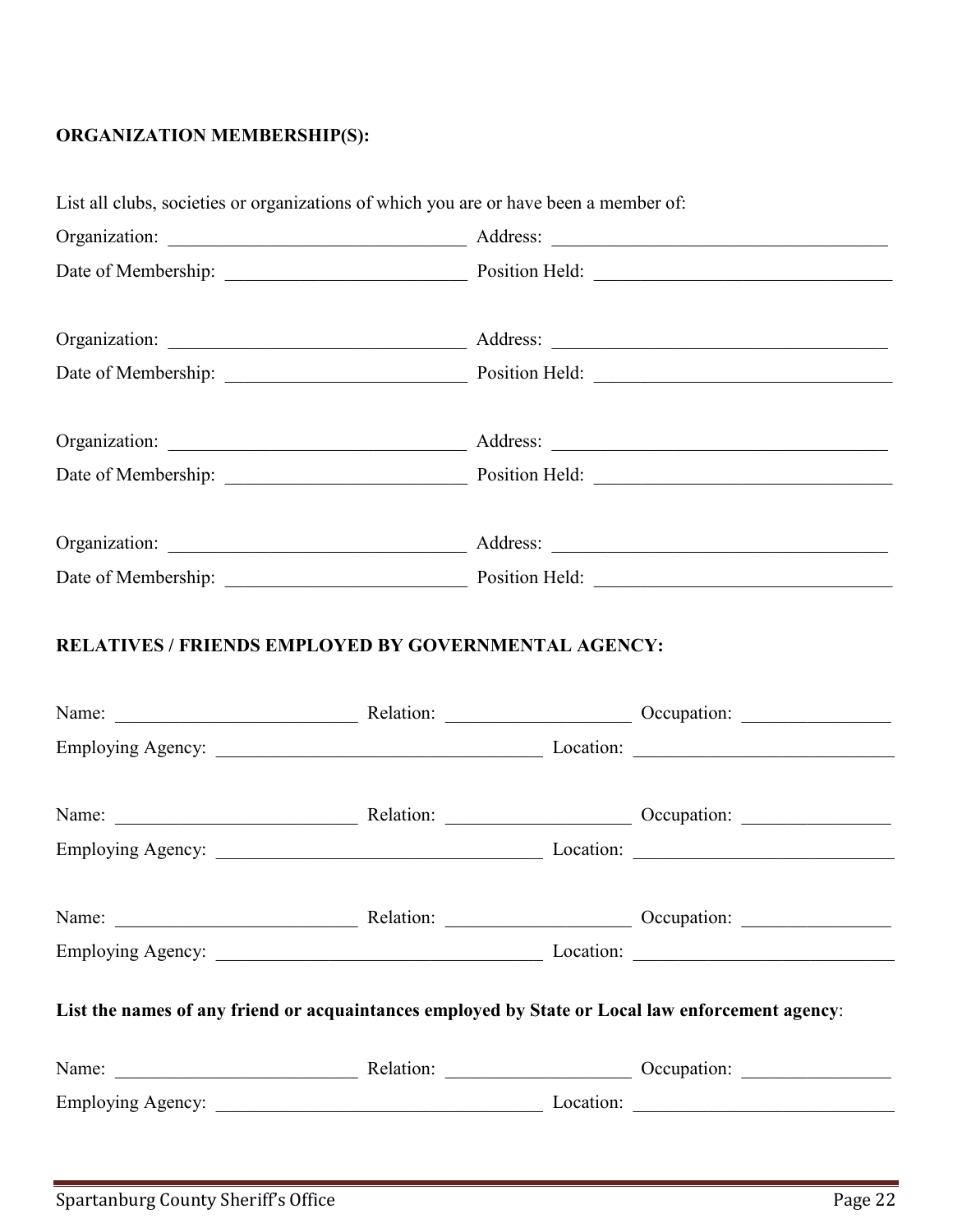| Name: Name: Name: Relation: Name: Name: Name: Name: Name: Name: Name: Name: Name: Name: Name: Name: Name: Name: Name: Name: Name: Name: Name: Name: Name: Name: Name: Name: Name: Name: Name: Name: Name: Name: Name: Name: Na    |  |  |                        |  |
|-----------------------------------------------------------------------------------------------------------------------------------------------------------------------------------------------------------------------------------|--|--|------------------------|--|
|                                                                                                                                                                                                                                   |  |  |                        |  |
| Name: Name: Name: Name: Name: Name: Name: Name: Name: Name: Name: Name: Name: Name: Name: Name: Name: Name: Name: Name: Name: Name: Name: Name: Name: Name: Name: Name: Name: Name: Name: Name: Name: Name: Name: Name: Name:     |  |  |                        |  |
|                                                                                                                                                                                                                                   |  |  |                        |  |
| PERSONAL DECLARATIONS:                                                                                                                                                                                                            |  |  |                        |  |
| In responding to the following questions be aware that the words drink or used mean "one time or more,<br>including experimentation". If any answer is yes, give full and complete details. Attach extras sheets if<br>necessary. |  |  |                        |  |
|                                                                                                                                                                                                                                   |  |  |                        |  |
|                                                                                                                                                                                                                                   |  |  |                        |  |
| If so, when last used (Month $\&$ Year)?<br><u> 1980 - Johann Barbara, martin a</u>                                                                                                                                               |  |  |                        |  |
| Have you ever used any illegal drug (including controlled substance not prescribed by a physician)?<br>was used:                                                                                                                  |  |  |                        |  |
| Have you ever sold or furnished controlled substances or prescription drugs to anyone?                                                                                                                                            |  |  | YES NO If so, explain: |  |
|                                                                                                                                                                                                                                   |  |  |                        |  |
| Have you ever been the plaintiff or defendant in a court action? _________ YES ________ NO<br>If so, provide details:                                                                                                             |  |  |                        |  |
| Have you ever been denied employment by any law enforcement or criminal justice agency?                                                                                                                                           |  |  |                        |  |
| YES NO If so, provide details:                                                                                                                                                                                                    |  |  |                        |  |
| Are you capable of using deadly force, if necessary, to protect your life or that of another? _____ YES                                                                                                                           |  |  | N <sub>O</sub>         |  |
| Are you willing and able to render emergency aid to trauma victims? __________ YES                                                                                                                                                |  |  | N <sub>O</sub>         |  |
| Are you willing and able to identify dead persons and witness autopsies?                                                                                                                                                          |  |  | YES<br>N <sub>O</sub>  |  |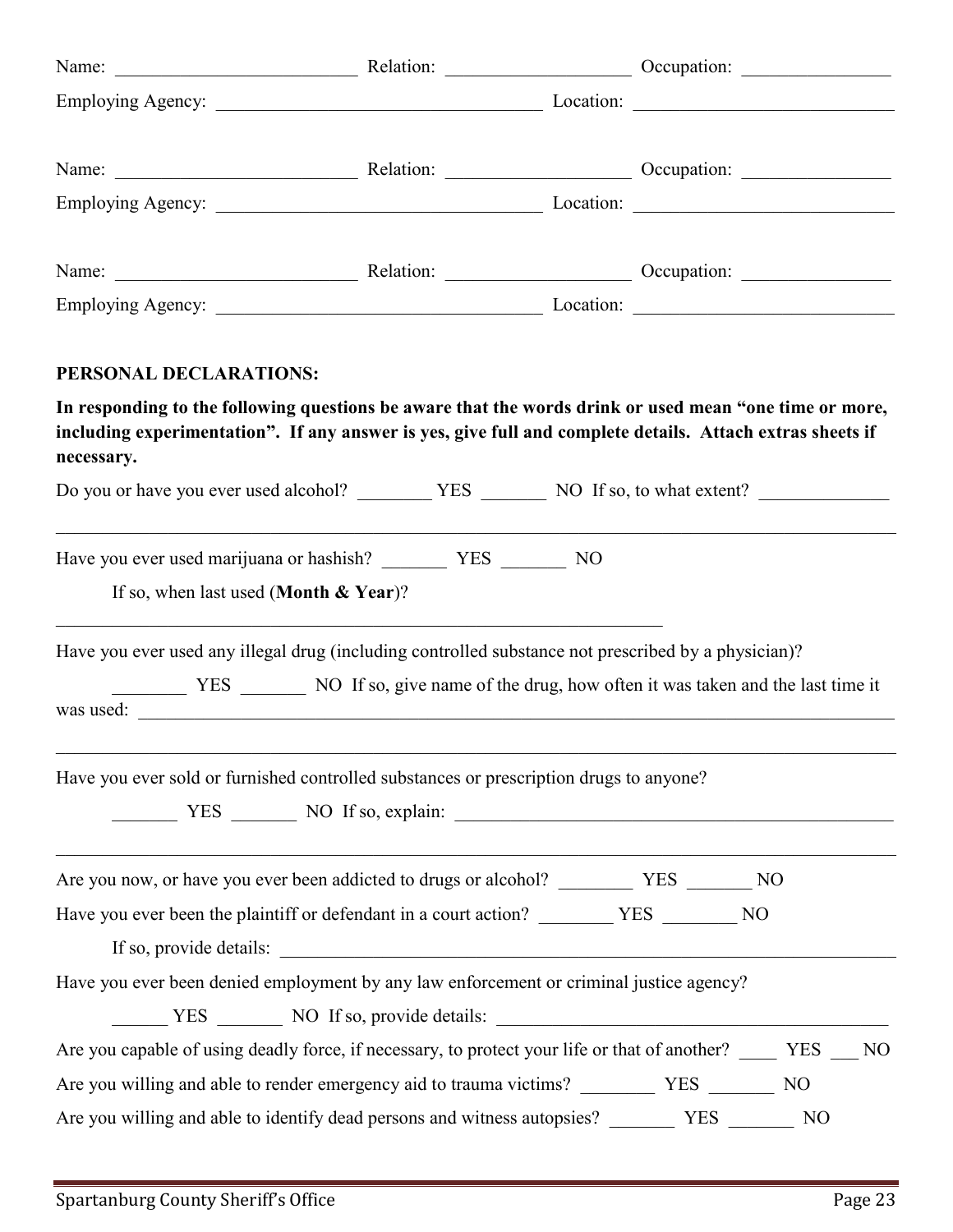## **MEDICAL DECLARATION:**

Do you have any physical limitations (**see list below**) that would prevent you from doing the job as a sworn law enforcement officer? (Class 1 or Detention). **Answering yes is not an immediate disqualification**. **A medical physical will be required.** 

 $\mathcal{L}_\mathcal{L} = \{ \mathcal{L}_\mathcal{L} = \{ \mathcal{L}_\mathcal{L} = \{ \mathcal{L}_\mathcal{L} = \{ \mathcal{L}_\mathcal{L} = \{ \mathcal{L}_\mathcal{L} = \{ \mathcal{L}_\mathcal{L} = \{ \mathcal{L}_\mathcal{L} = \{ \mathcal{L}_\mathcal{L} = \{ \mathcal{L}_\mathcal{L} = \{ \mathcal{L}_\mathcal{L} = \{ \mathcal{L}_\mathcal{L} = \{ \mathcal{L}_\mathcal{L} = \{ \mathcal{L}_\mathcal{L} = \{ \mathcal{L}_\mathcal{$  $\mathcal{L}_\mathcal{L} = \{ \mathcal{L}_\mathcal{L} = \{ \mathcal{L}_\mathcal{L} = \{ \mathcal{L}_\mathcal{L} = \{ \mathcal{L}_\mathcal{L} = \{ \mathcal{L}_\mathcal{L} = \{ \mathcal{L}_\mathcal{L} = \{ \mathcal{L}_\mathcal{L} = \{ \mathcal{L}_\mathcal{L} = \{ \mathcal{L}_\mathcal{L} = \{ \mathcal{L}_\mathcal{L} = \{ \mathcal{L}_\mathcal{L} = \{ \mathcal{L}_\mathcal{L} = \{ \mathcal{L}_\mathcal{L} = \{ \mathcal{L}_\mathcal{$  $\mathcal{L}_\mathcal{L} = \{ \mathcal{L}_\mathcal{L} = \{ \mathcal{L}_\mathcal{L} = \{ \mathcal{L}_\mathcal{L} = \{ \mathcal{L}_\mathcal{L} = \{ \mathcal{L}_\mathcal{L} = \{ \mathcal{L}_\mathcal{L} = \{ \mathcal{L}_\mathcal{L} = \{ \mathcal{L}_\mathcal{L} = \{ \mathcal{L}_\mathcal{L} = \{ \mathcal{L}_\mathcal{L} = \{ \mathcal{L}_\mathcal{L} = \{ \mathcal{L}_\mathcal{L} = \{ \mathcal{L}_\mathcal{L} = \{ \mathcal{L}_\mathcal{$  $\_$  , and the set of the set of the set of the set of the set of the set of the set of the set of the set of the set of the set of the set of the set of the set of the set of the set of the set of the set of the set of th

YES NO

If yes, please explain:

\*\*Physical limitations include, but not limited to:

- Complete formation runs of various distances up to 3.0 miles in length in a 45 minute time period, without stopping (**Class 1 Law Enforcement Officer**)
- Participate in 90 minute long physical training sessions designed to increase strength and endurance (**Class 1 Law Enforcement Officer**)
- Tolerate exposure to extreme heat/cold/humidity/inclement weather as well as exposure to lead during firearms training (**Class 1 Law Enforcement Officer**)
- Climb, crawl, wrestle, jump, lift and drag heavy weights (**Class 1 Law Enforcement Officer/Class II Detention Officer**)
- Visually distinguish stationary silhouette targets on a firing range at distances of up to 75 yards (**Class 1 Law Enforcement Officer**)
- Safely operate a motor vehicle at various speeds, including very high speeds, and under varying conditions, including police lights and sirens activated (**Class 1 Law Enforcement Officer**)
- Tolerate loud noises (sudden and sustained) to include sirens, weapons firing and other percussions (**Class 1 Law Enforcement Officer/Class II Detention Officer**)
- Safely handle various types of weapons, including, but no limited to firearms, Tasers, OC spray (Pepper Spray), Impact Weapons (Asp, Baton, etc…) (**Class 1 Law Enforcement Officer/Class II Detention Officer**) This includes being able to independently hold and fire a firearm with either hand (fire one handed) and lying in prone position for part of firearms training (**Class 1 Law Enforcement Officer**)
- Tolerate the psychological stresses of law enforcement work, including working swing shifts, observing and assisting with traumatic incidents (deciding to discharge weapon in protection of self or others; responding to serious crimes in progress; responding to child abuse cases; death and dismemberment scenes; and other acts of extreme malice, etc...), work long hours without the possibility of relief (emergency situations, etc…), and high stress incidents (active shooter incidents, etc…) (**Class 1 Law Enforcement Officer/Class II Detention Officer**)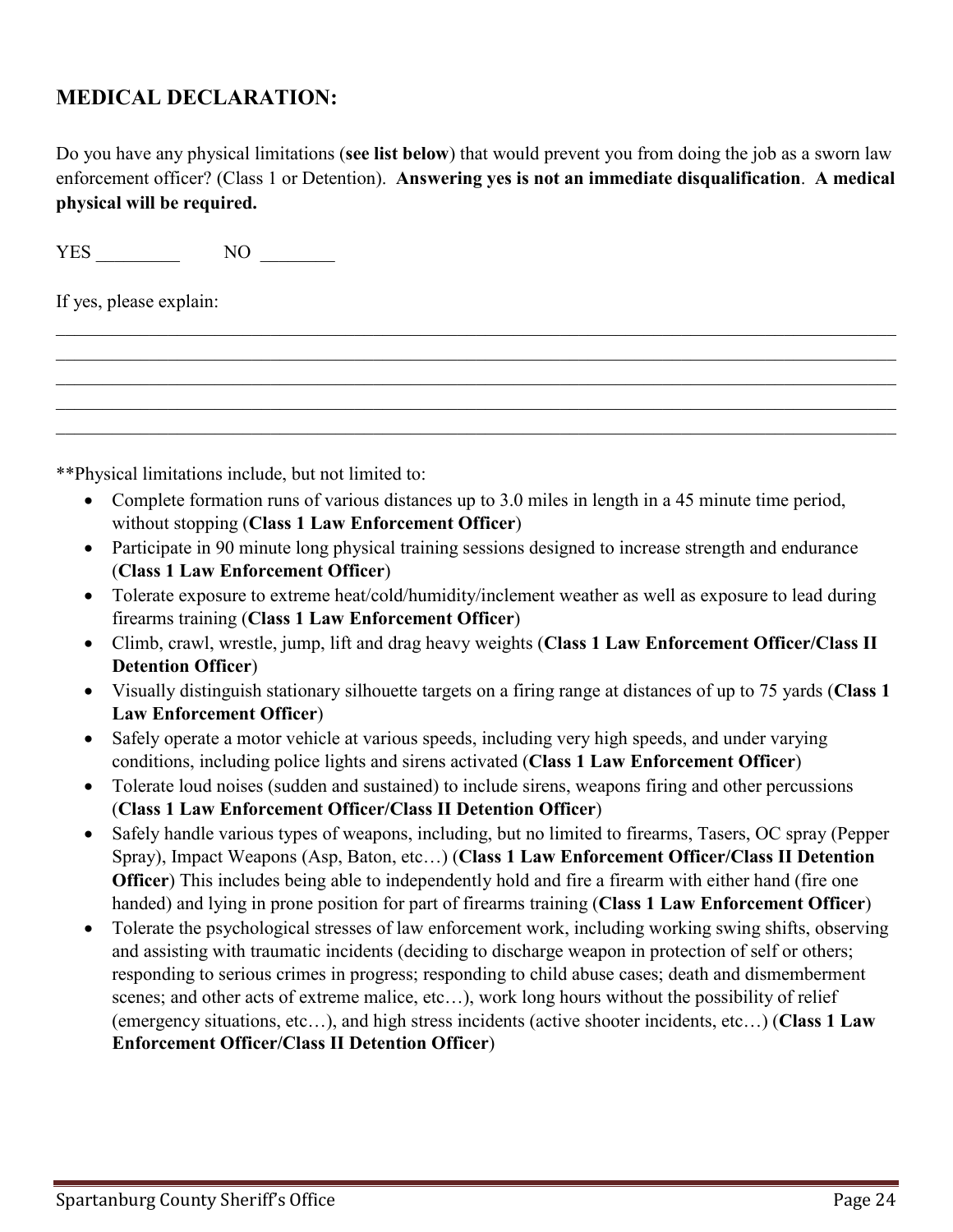- Participate in physically rigorous defensive tactics training including, but not limited to: (**Class 1 Law Enforcement Officer/Class II Detention Officer**)
	- 1) Joint manipulation
	- 2) Handcuffing (hands extended behind back)
	- 3) Take down techniques (prone position flat on stomach)
	- 4) Kicks and strikes utilizing padded bags for protection
	- 5) Bending at the waist
	- 6) Kneel on knees (together and individually) unsupported
	- 7) Ground defense technique requiring 1 student to sit on the abdomen of another (suspect) student
- Complete a physically agility assessment course, including, but not limited to: running up and down stairs, jumping through an open window, and dragging a 170lbs dead weight dummy (**Class 1 Law Enforcement Officer**)
- Physical activity and engagements in scenario based training sessions (**Class 1 Law Enforcement Officer/Class II Detention Officer**)
- Tolerate exposure to various gas/chemical elements (Pepper Spray, OC Spray, Tear Gas, etc…) (**Class 1 Law Enforcement Officer/Class II Detention Officer**)
- Sit in a desk chair for up to four (4) hours at a time with intermittent ten (10) minute breaks (**Class 1 Law Enforcement Officer/Class II Detention Officer**)
- Sustain this level of functioning for 12-14 hours per day for at least 5 days per week (**Class 1 Law Enforcement Officer/Class II Detention Officer**)

#### **Are there any incidents in your life, or details, not mentioned herein, which may influence this office's evaluation of your suitability for employment?**

 $\mathcal{L}_\mathcal{L} = \{ \mathcal{L}_\mathcal{L} = \{ \mathcal{L}_\mathcal{L} = \{ \mathcal{L}_\mathcal{L} = \{ \mathcal{L}_\mathcal{L} = \{ \mathcal{L}_\mathcal{L} = \{ \mathcal{L}_\mathcal{L} = \{ \mathcal{L}_\mathcal{L} = \{ \mathcal{L}_\mathcal{L} = \{ \mathcal{L}_\mathcal{L} = \{ \mathcal{L}_\mathcal{L} = \{ \mathcal{L}_\mathcal{L} = \{ \mathcal{L}_\mathcal{L} = \{ \mathcal{L}_\mathcal{L} = \{ \mathcal{L}_\mathcal{$ 

 $\mathcal{L}_\mathcal{L} = \{ \mathcal{L}_\mathcal{L} = \{ \mathcal{L}_\mathcal{L} = \{ \mathcal{L}_\mathcal{L} = \{ \mathcal{L}_\mathcal{L} = \{ \mathcal{L}_\mathcal{L} = \{ \mathcal{L}_\mathcal{L} = \{ \mathcal{L}_\mathcal{L} = \{ \mathcal{L}_\mathcal{L} = \{ \mathcal{L}_\mathcal{L} = \{ \mathcal{L}_\mathcal{L} = \{ \mathcal{L}_\mathcal{L} = \{ \mathcal{L}_\mathcal{L} = \{ \mathcal{L}_\mathcal{L} = \{ \mathcal{L}_\mathcal{$ 

 $\_$  , and the set of the set of the set of the set of the set of the set of the set of the set of the set of the set of the set of the set of the set of the set of the set of the set of the set of the set of the set of th

 $\mathcal{L}_\mathcal{L} = \{ \mathcal{L}_\mathcal{L} = \{ \mathcal{L}_\mathcal{L} = \{ \mathcal{L}_\mathcal{L} = \{ \mathcal{L}_\mathcal{L} = \{ \mathcal{L}_\mathcal{L} = \{ \mathcal{L}_\mathcal{L} = \{ \mathcal{L}_\mathcal{L} = \{ \mathcal{L}_\mathcal{L} = \{ \mathcal{L}_\mathcal{L} = \{ \mathcal{L}_\mathcal{L} = \{ \mathcal{L}_\mathcal{L} = \{ \mathcal{L}_\mathcal{L} = \{ \mathcal{L}_\mathcal{L} = \{ \mathcal{L}_\mathcal{$ 

If so, explain: